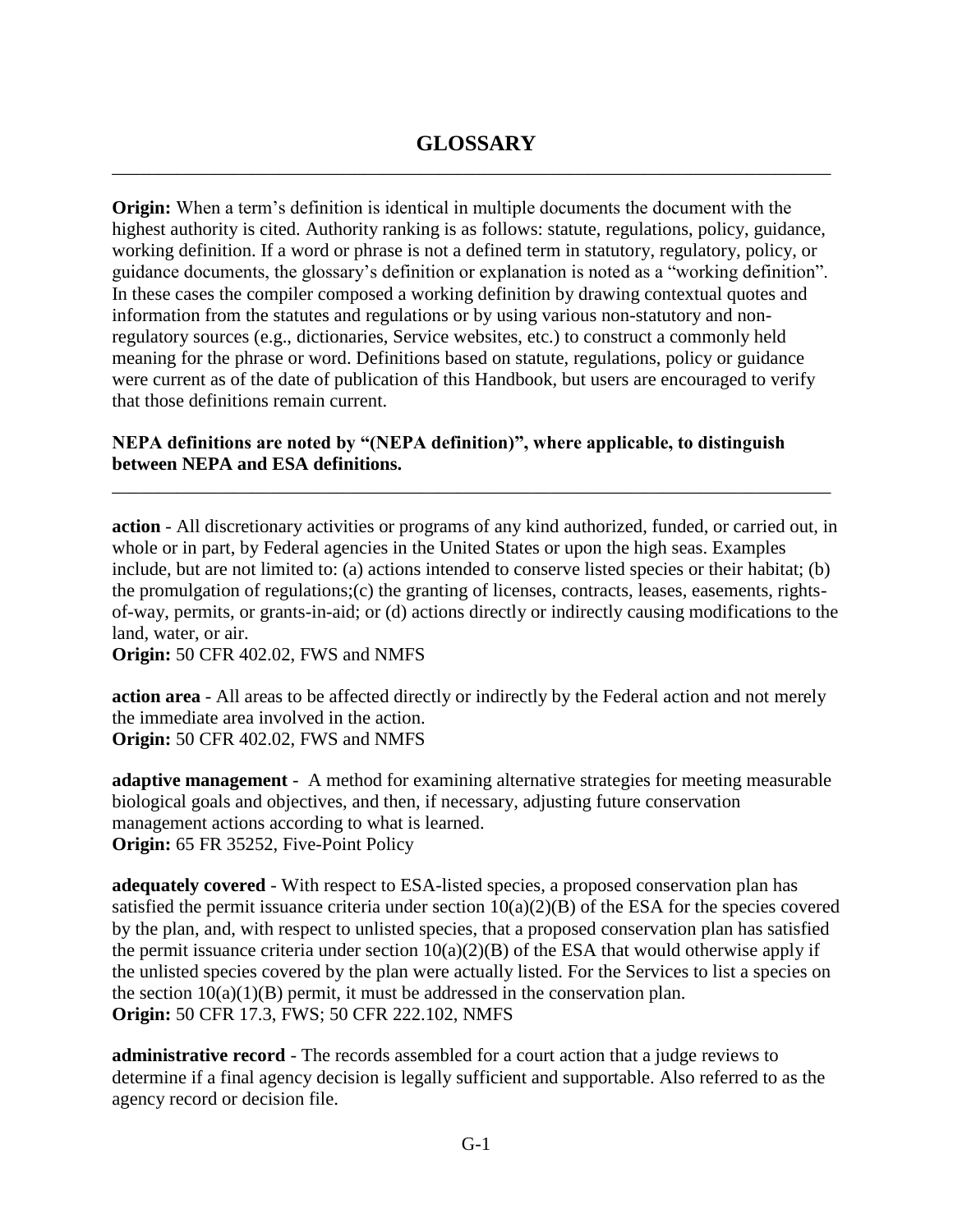**Origin:** Working definition

**affecting** - (NEPA definition) - Will or may have an effect on. **Origin:** 50 CFR 1508.3, CEQ

**affected environment** - (NEPA definition) - The NEPA analysis document shall succinctly describe the environment of the area(s) to be affected or created by the alternatives under consideration. The descriptions shall be no longer than is necessary to understand the effects of the alternatives. Data and analyses in a statement shall be commensurate with the importance of the impact, with less important material summarized, consolidated, or simply referenced. Agencies shall avoid useless bulk in statements and shall concentrate effort and attention on important issues. Verbose descriptions of the affected environment are themselves no measure of the adequacy of a NEPA analysis document. **Origin:** 40 CFR 1502.15, CEQ

**alternatives including the proposed action** - (NEPA definition) - Refers to alternatives, including the no action alternative and the proposed action, that are considered in detail and described within a NEPA document (EA or EIS). The alternatives section of the NEPA document shall devote substantial and objective treatment to each of these alternatives so that reviewers may evaluate their comparative merits. **Origin:** 40 CFR 1502.14, CEQ

**alternative courses of action** - Within the context of ESA section 7, all alternatives not limited to original project objectives and agency jurisdiction. **Origin:** ESA section 3(1); ESA section 7

**alternatives to the taking** - A required portion of an HCP which describes "what alternative actions to such taking the applicant considered and the reasons why such alternatives are not being utilized." This discussion should address any other actions that the applicant could have chosen that would have *avoided,* and thus, avoid the need for an incidental take permit*, or significantly reduced* the impact of the taking of the listed entity (e.g., species, distinct population segment, etc.).

**Origin:** ESA §10(a)(2)(A)(iii); FWS 2012

**amendment** - Where circumstances have changed so that a permittee desires to have any condition of his permit modified, such permittee must submit a full written justification and supporting information. The Service reserves the right to amend any permit for just cause at any time during its term, upon written finding of necessity.

**Origin:** 50 CFR 13.23, FWS; 50 CFR 222.203, NMFS

**Additional information:** See also administrative amendment and formal amendment.

**analysis area** - (NEPA definition) - The geographic area within which impacts to particular resource are analyzed. The analysis area or geographic area analyzed will be different for different resources. For example the species range and the particular recovery unit where the project is located may be the most appropriate analysis areas for a listed species; a watershed may be the hydrologic analysis area; and a county may be the socioeconomic analysis area. Sometimes the analysis boundary for a particular resource will change with different alternatives.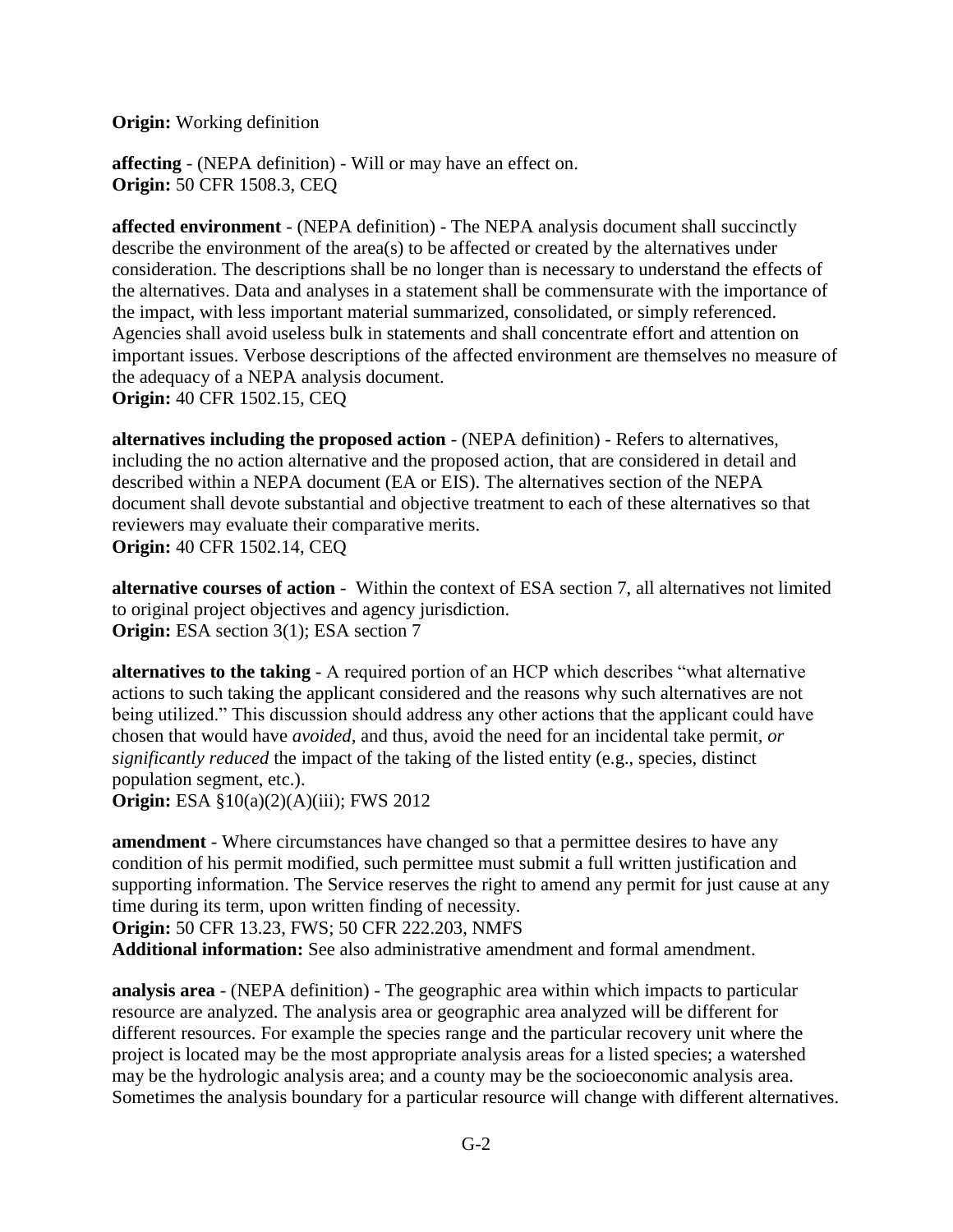While analysis requirements differ, the "analysis area" term can apply equally well to analyses conducted under section 7 and section 10 of ESA as well as NEPA.

**Origin:** Working definition adapted from NPS Director's Order 12 (NEPA guidance) found at [http://www.nature.nps.gov/protectingrestoring/do12site/02\\_Ovrvu/028\\_affected\\_env.htm](http://www.nature.nps.gov/protectingrestoring/do12site/02_Ovrvu/028_affected_env.htm%20accessed%2011/10/14)  [accessed 11/10/14.](http://www.nature.nps.gov/protectingrestoring/do12site/02_Ovrvu/028_affected_env.htm%20accessed%2011/10/14)

**anticipated/allowable/authorized** - In incidental take statements, the Services determine the amount or extent of incidental take "anticipated" (expected) due to the proposed action or an action modified by reasonable and prudent alternatives. When writing incidental take statements, use only the phrase "anticipated" rather than "allowable" or "authorized," as the Services do not allow or authorize (formally permit) incidental take under section 7. **Origin:** FWS and NMFS 1998

**Additional Information:** See FWS and NMFS 1998 pp. 4-45 to 4-49.

**applicant** - Refers to any person, as defined in section 3(13) of the ESA, who requires formal approval or authorization from a Federal agency as a prerequisite to conducting an action. **Origin:** 50 CFR 402.02, FWS and NMFS **Additional information:** See also qualified applicant.

**application** - A complete section 10 application consists of at least the following: the application form, fee (if required), conservation plan or agreement, and draft NEPA compliance document as drafted by the Service(s).

**Origin:** working definition

**assurances** - With the 1982 Amendments to the ESA, Congress envisioned and allowed the Federal government to provide regulatory assurances to non-Federal property owners through the section 10 incidental take permit process. The Services believed that non-Federal property owners should be provided economic and regulatory certainty regarding the overall cost of species conservation and mitigation, provided that the affected species were adequately covered, and the permittee was properly implementing the HCP and complying with the terms and conditions of the HCP, permit, and Implementing Agreement (IA), if used. **Origin:** FWS and NMFS 2000

**authorized take** - Take that is formally permitted under section 10 of the ESA. **Origin:** Working definition

**Avian and Bat Protection Plan (ABPP) or Bird and Bat Conservation Strategy (BBCS)** - A document that describes a program to reduce risks to birds and bats from electric utility equipment and facilities.

**Origin:** Working definition

**Additional information:** Most often associated with wind energy.

**baseline conditions** - Within the context of HCPs or SHAs, these are population estimates and distribution and/or habitat characteristics and determined area of the enrolled property that sustain seasonal or permanent use by the covered species at the time an agreement is executed between the Services and the property owner. **Origin:** FWS 2013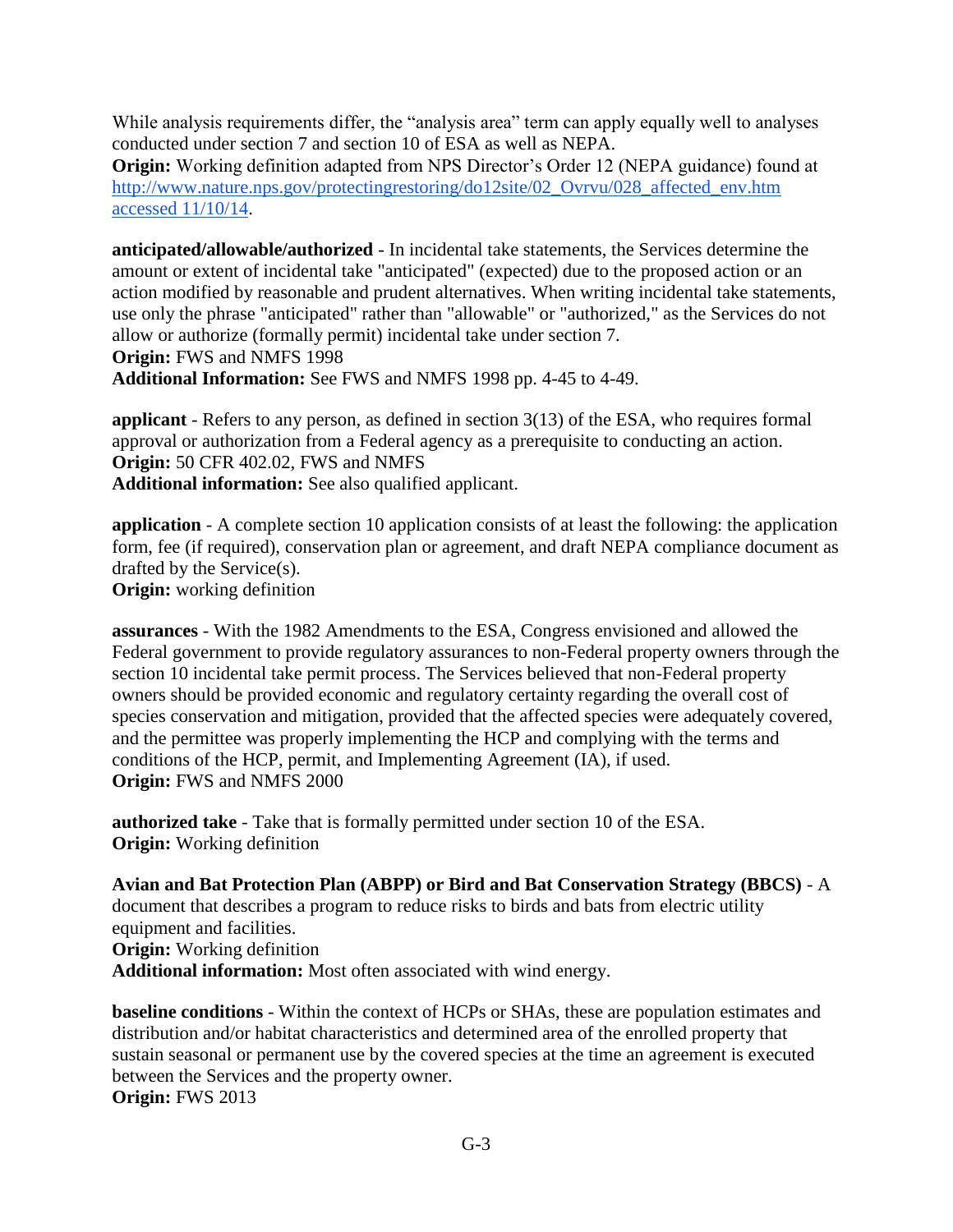**Additional information:** See environmental baseline, which is a different definition within the context of ESA section 7.

**baseline monitoring/conditions** - Monitoring done or conditions existing before implementation of a specific project, in order to establish historical and/or current conditions against which progress can be measured. **Origin:** FWS 2011

**best available scientific and commercial data** - This phrase is not defined, but the Services have a joint policy on its use and consideration. "...[T]<sup>o</sup> assure the quality of the biological, ecological, and other information used in the implementation of the Act, it is the policy of the Services to: (1) evaluate all scientific and other information used to ensure that it is reliable, credible, and represents the best scientific and commercial data available; (2) gather and impartially evaluate biological, ecological, and other information disputing official positions, decisions, and actions proposed or taken by the Services; (3) document their evaluation of comprehensive, technical information regarding the status and habitat requirements for a species throughout its range, whether it supports or does not support a position being proposed as an official agency position; (4) use primary and original sources of information as the basis for recommendations; (5) retain these sources referenced in the official document as part of the administrative record supporting an action; (6) collect, evaluate, and complete all reviews of biological, ecological, and other relevant information within the schedules established by the Act, appropriate regulations, and applicable policies; and (7) require management-level review of documents developed and drafted by Service biologists to verify and assure the quality of the science used to establish official positions, decisions, and actions taken by the Services during their implementation of the Act."

**Origin:** 1994 *Federal Register* notice July 1, 1994 (Volume 59, No. 126) p. 34271. **Additional Information:** This phrase does not appear in this form in the ESA. The ESA structures the phrase "best scientific and commercial data available". ESA, Section 4(b).

**best management practices** - Recommended measures that, if implemented as part of a proposed action, would, to the extent practicable, avoid, minimize, and mitigate for adverse effects of that proposed action on the relevant species. **Origin:** FWS 2011b

**biological assessment** - In the context of section 7, "…information prepared by, or under the direction of, a Federal agency concerning listed and proposed species and designated and proposed critical habitat that may be present in the action area and the evaluation [of] potential effects of the action on such species and habitat."

**Origin:** 50 CFR 402.02, FWS and NMFS

**Additional information:** The phrase first appears in the ESA, but is defined in the regulations. Biological assessments must be prepared for "major construction activities." See 50 CFR 402.02. The outcome of this biological assessment determines whether formal consultation or a conference is necessary. 50 CFR 402.02 and 402.12. Biological Assessments are required for projects seeking exemption from section  $7(a)(2)$  of the ESA through the Endangered Species Committee (ESA, section 7(c)(2)).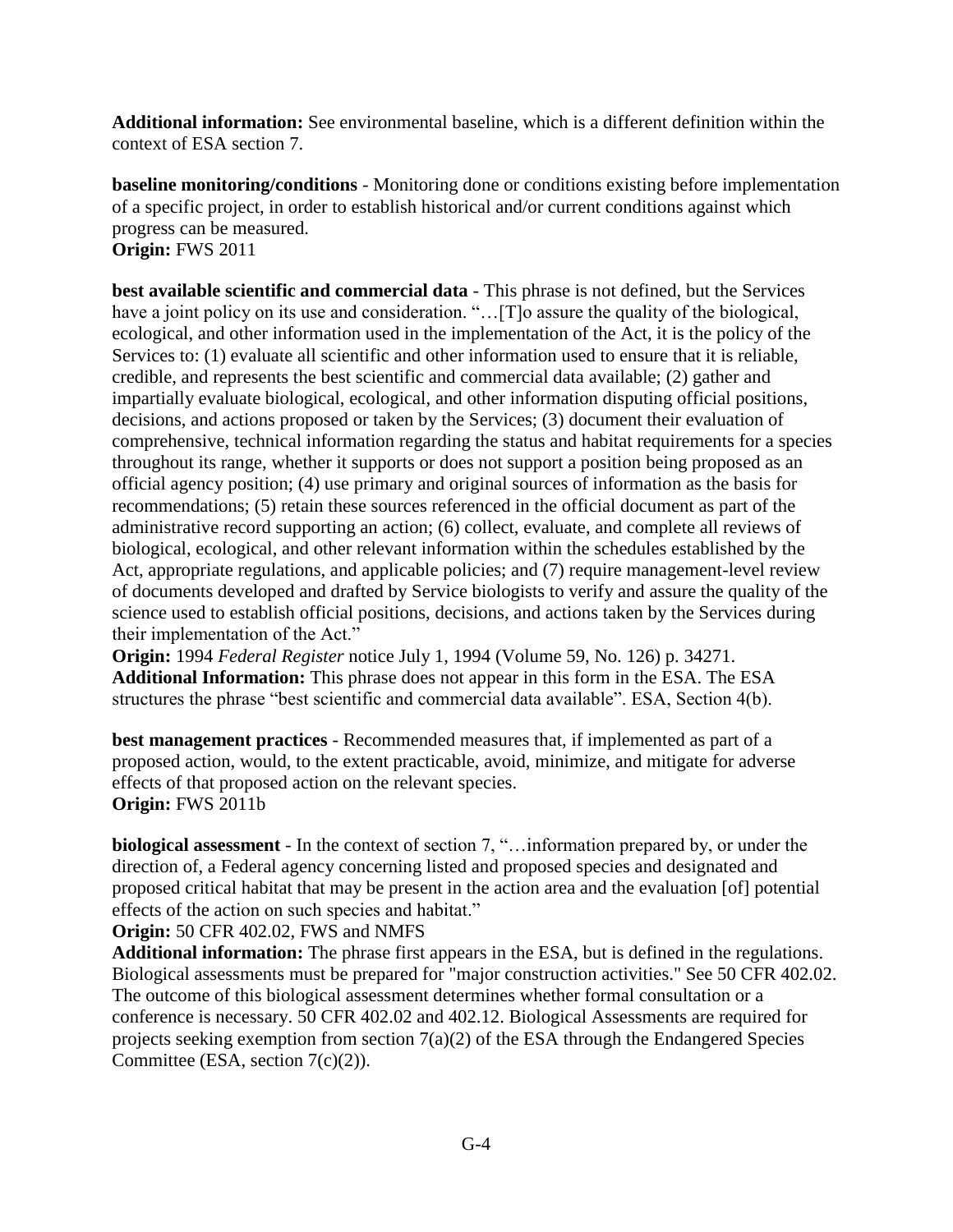**biological goal** - Habitat and wildlife are closely intertwined. Managing wildlife may include habitat manipulation and direct manipulation of populations. Thus, where possible, biological goals should include both habitat and wildlife elements. Each biological goal should contain four elements: (1) a key subject of concern (e.g., a particular species or guild, a biotic community, or a habitat type); (2) the attribute of interest for that subject (e.g., population size, physical area covered, species composition); (3) a conceptual target or condition for the attribute (e.g., a number, period of time, natural); and (4) an action or effort (e.g., restore, provide) that we will make relative to the target.

### **Origin:** FWS 1997

**Additional Information:** See also goal.

**biological objective** - A concise statement of what we want to achieve, how much we want to achieve, when and where we want to achieve it, and who is responsible for the work. Objectives derive from goals and provide the basis for determining strategies, monitoring refuge accomplishments, and evaluating the success of strategies.

#### **Origin:** FWS 1997

**Additional information:** See also objective.

**Biological Opinion** - The document that states the opinion of the Service as to whether or not the Federal action is likely to jeopardize the continued existence of listed species or result in the destruction or adverse modification of critical habitat.

**Origin:** 50 CFR 402.02, FWS and NMFS

**Additional information:** The biological opinion shall include: (1) a summary of the information on which the opinion is based; (2) a detailed discussion of the effects of the action on listed species or designated critical habitat; and (3) the Service's opinion on whether the action is likely to jeopardize the continued existence of a listed species or result in the destruction or adverse modification of critical habitat (a "no jeopardy" biological opinion). A "jeopardy" biological opinion shall include reasonable and prudent alternatives, if any. If the Service is unable to develop such alternatives, it will indicate that the best of its knowledge there are no reasonable and prudent alternatives. 50 CFR 402.14(h).

### **Bird and Bat Conservation Strategy (BBCS) or Avian and Bat Protection Plan (ABPP)** - A

document that describes a program to reduce risks to birds and bats from electric utility equipment and facilities.

#### **Origin:** Working definition

**Additional information:** Most often associated with wind energy. See also definition for Avian and Bat Protection Plan.

**Candidate Conservation Agreement (CCA)** - An Agreement signed by either Service, or both Services jointly, and other Federal or State agencies, local governments, tribes, businesses, organizations, or non-Federal citizens, that identifies specific conservation measures that the participants will voluntarily undertake to conserve the covered species.

**Origin:** Working definition

**Additional Information:** Quote taken from policy on Candidate Conservation Agreements with Assurances published in the *Federal Register*, June 17, 1999 (Volume 64, No. 116) p. 32734.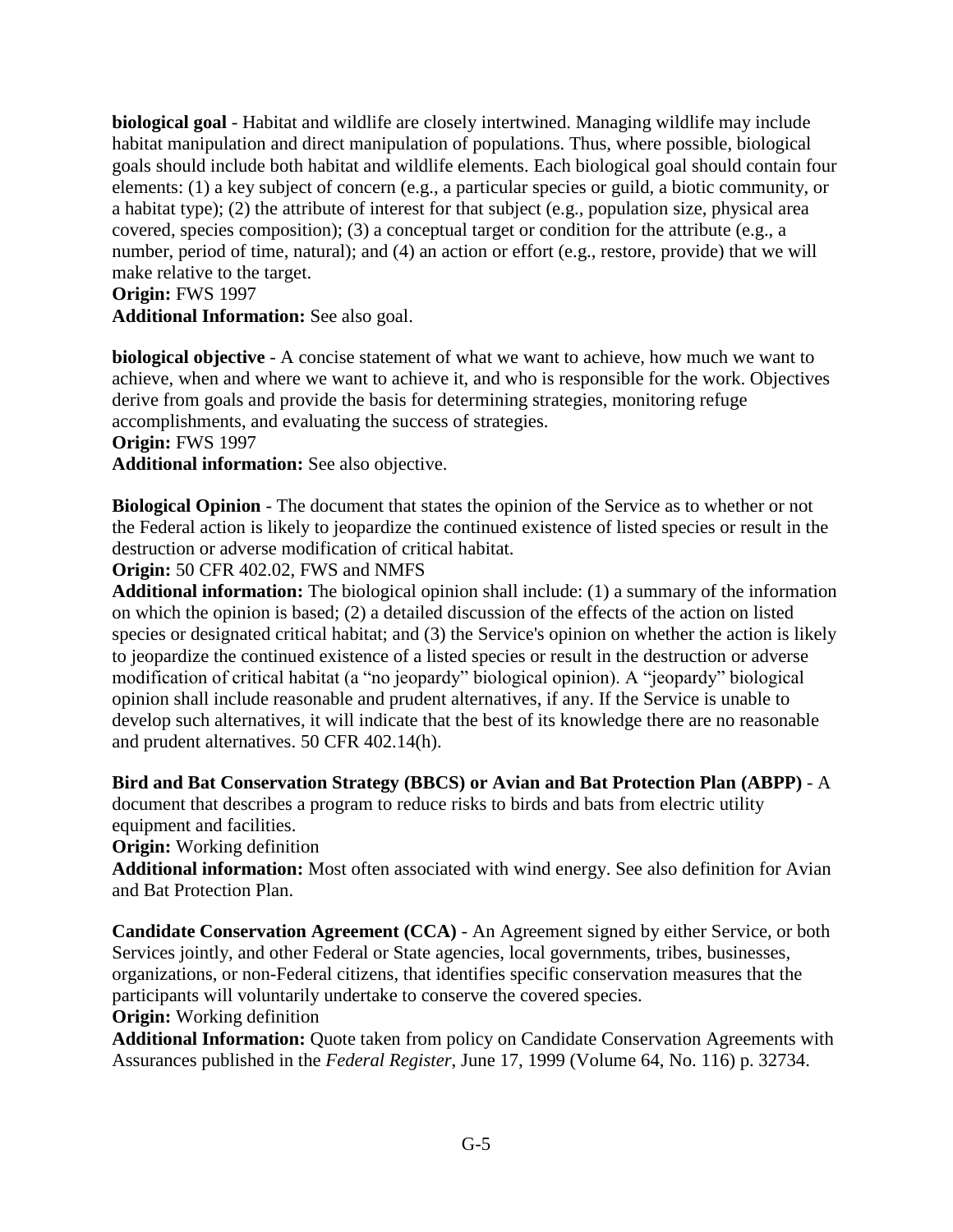**Candidate Conservation Agreement with Assurances (CCAA)** - Candidate Conservation Agreements with Assurances are voluntary conservation agreements between the Service and one or more public or private parties. The Service works with its partners to identify threats to candidate species, plan the measures needed to address the threats and conserve these species, identify willing landowners, develop agreements, and design and implement conservation measures and monitor their effectiveness. Assurances provided to a non- Federal property owner in a Candidate Conservation Agreement with Assurances that conservation measures and land, water, or resource use restrictions in addition to the measures and restrictions described in the Agreement will not be imposed should the covered species become listed in the future. Candidate Conservation Assurances will be authorized by an Enhancement of Survival Permit. Such assurances may apply to a whole parcel of land, or a portion, as identified in the Agreement.

### **Origin:** Working definition

**Additional Information:** Quote taken from policy on Candidate Conservation Agreements with Assurances published in the *Federal Register*, June 17, 199 (Volume 64, No. 116) p. 32734. The assurances included in these agreements provide greater certainty (and most include a section  $10(a)(1)(A)$  permit for incidental take) if the species becomes listed. Assurances cannot be extended to federal agencies.

**candidate species** - For those species under the jurisdiction of FWS, "...those species for which the Service has on file sufficient information on biological vulnerability and threat(s) to support proposals to the list them as endangered or threatened species. Proposal rules have not yet been issued because this action is precluded..." For those species under the jurisdiction of NMFS, candidate species are any species that are undergoing a status review that NMFS has announced in a *Federal Register* notice, whether or not they are the subject of a petition. **Origin:** 61 FR 7598, FWS; 71 FR 61022, NMFS

**categorical exclusion (CatEx)** - (NEPA definition) - A category of actions which do not individually or cumulatively have a significant effect on the human environment and which have been found to have no such effect in procedure adopted by a Federal agency in implementations of these regulations (Sec. 1507.3 and for which, therefore, neither an environmental assessment nor an environmental impact statement is required. **Origin:** 40 CFR 1508.4, CEQ

**certificate of inclusion** - Certificates of inclusion are template instruments created under an HCP for the purpose of conveying take authority to enrollees. Additionally, specific to NMFS, any individual who wishes to conduct an activity covered by a NMFS general incidental take permit must apply to the Assistant Administrator for a Certificate of Inclusion. **Origin:** Working definition and 50 CFR 222.307(f), NMFS

**changed circumstances** - Changes in circumstances affecting a species or geographic area covered by a conservation plan or conservation agreement that can reasonably be anticipated by plan or agreement developers and the Service(s) and that can be planned for (e.g., the listing of new species, or a fire or other natural catastrophic event in areas prone to such events). **Origin:** Working definition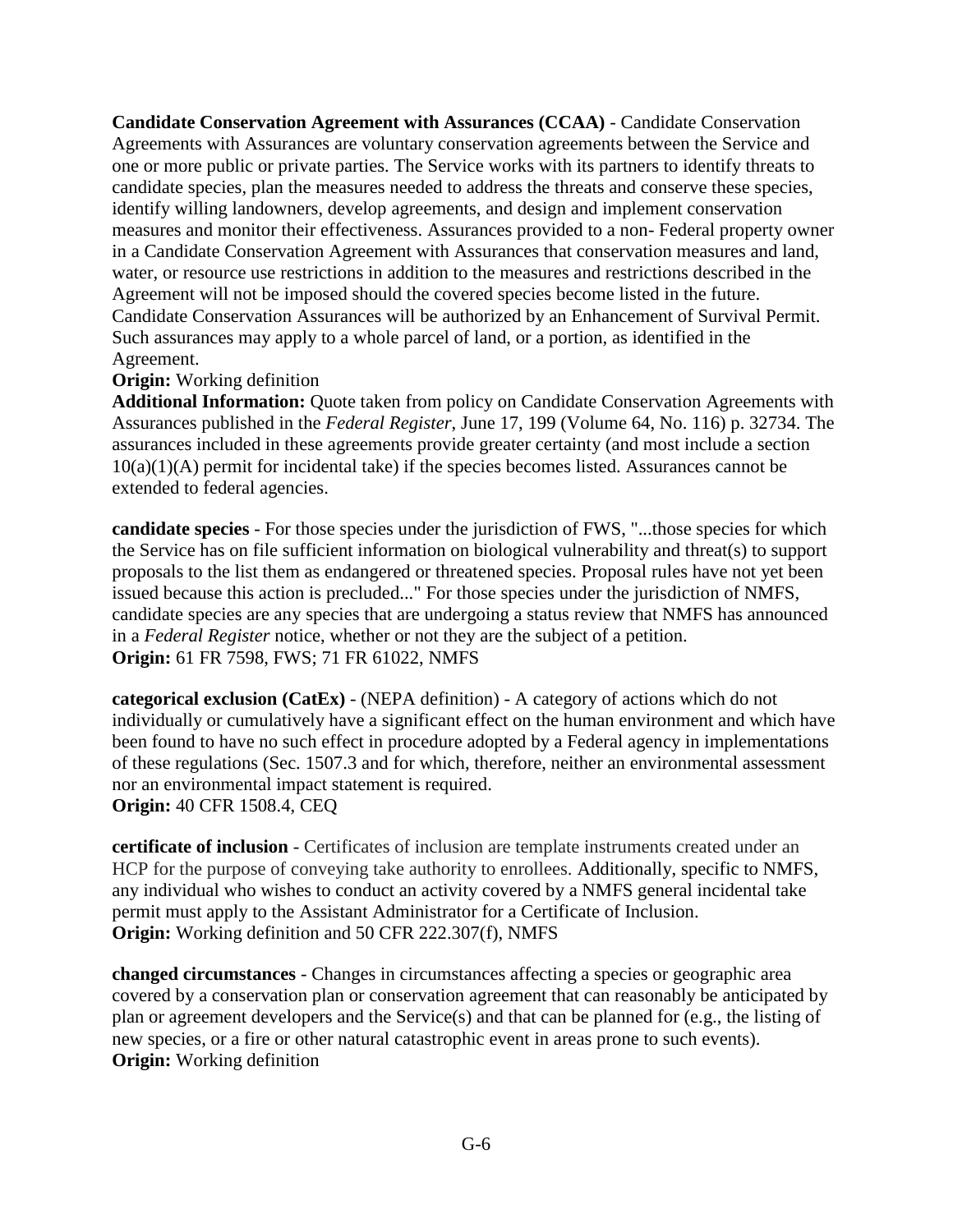**conference and conference opinion** - Noun form of the word confer from section 7(a)(4) of the ESA. Defined in the regulations as "a process which involves informal discussions between a Federal agency and the Service under section 7(a)(4) of the ESA regarding the impact of an action on proposed species or proposed critical habitat and recommendations to minimize or avoid the adverse effects." 50 CFR 402.02. Discussed further in the regulations at 50 CFR 402.10 "Federal agencies shall confer with the Service on any action which is likely to jeopardize the continued existence of any proposed species or result in the destruction or adverse modification of proposed critical habitat. The conference is designed to assist the Federal agency and any applicant in identifying and resolving potential conflicts at an early stage in the planning process." Conferences are concluded with either a Conference Report or (if requested) a Conference Opinion. Conference Opinions may be adopted as a biological opinion after listing, under certain conditions (402.10). Many agencies voluntarily request to conference on projects that they determine "may affect" (as opposed to the likely to jeopardize) proposed species, critical habitat (402.10) or candidate species. Adoption of the conference opinion should be requested in writing. Because of the wide variety of actions taken by the Service and action agency relative to a "voluntary" conference, the process and terminology can become confusing. **Origin:** 50 CFR 402.02 and 402.10, FWS and NMFS

**Additional information:** A conference opinion uses the same format as a biological opinion and may be adopted as a biological opinion after listing, under certain conditions (402.10). An incidental take statement may be included, but is not in effect until the species is listed. Adoption of the conference opinion should be requested in writing. See discussion in Chapter 6 of FWS and NMFS 1998.

**conserve** - the terms "**conserve**," "**conserving**" and "**conservation**" mean to use and the use of all methods and procedures which are necessary to bring any endangered species or threatened species to the point at which the measures provided pursuant to [the] Act are no longer necessary. Such methods and procedures include, but are not limited to, all activities associated with scientific resources management such as research, census, law enforcement, habitat acquisition and maintenance, propagation, live trapping, and transplantation, and, in the extraordinary case where population pressures within a given ecosystem cannot be otherwise relieved, may include regulated taking."

**Origin:** ESA, section 3

**Additional information:** Also codified as 50 CFR 424.02

**conservation banking** - A method used to offset impacts occurring elsewhere to the same listed species (FWS 2005). A "bank" consists of non-Federal land containing natural resource values conserved and managed in perpetuity (FWS 2005). Conservation banking is a tool for federal agencies, project applicants, and other entities to address the adverse effects of proposed actions on listed and other federally-managed species, and to support the recovery of listed species and their habitats (NMFS 2015). A conservation bank is a parcel of land containing natural resource values the banker has conserved, restored, created and managed in perpetuity for federal or state protected species.

**Origin:** USFWS 2005, NMFS 2015

**conservation measures** - Actions to benefit or promote the recovery of listed species that are included by the Federal agency as an integral part of the proposed action. These actions will be taken by the Federal agency or applicant, and serve to minimize or compensate for, project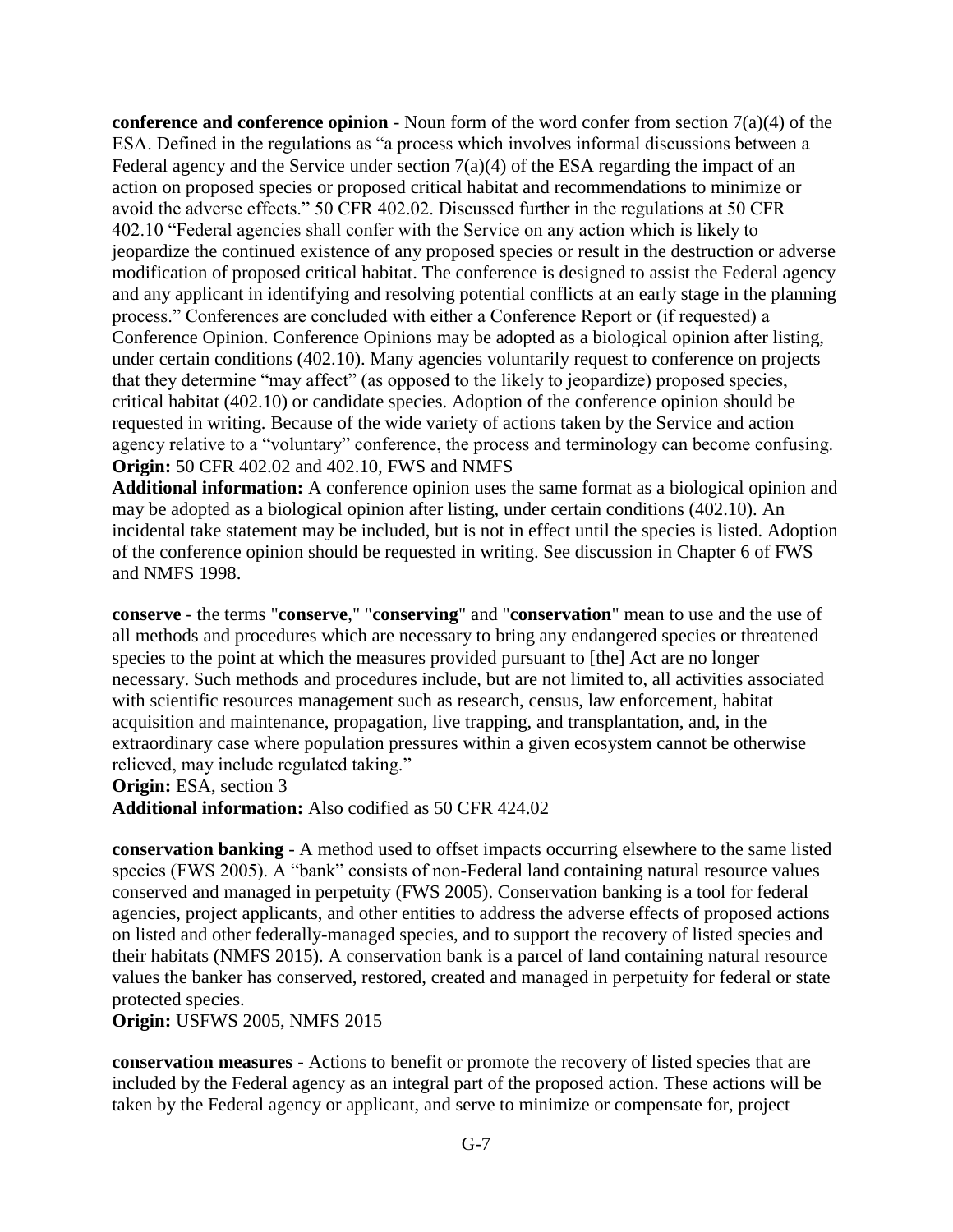effects on the species under review. These may include actions taken prior to the initiation of consultation, or actions which the Federal agency or applicant have committed to complete in a biological assessment or similar document.

**Origin:** Section 7 Handbook, p. xii

**conservation plan** - The plan required by section  $10(a)(2)(B)$  of the ESA that an applicant must submit when applying for an incidental take permit. Conservation plans also are known as ''habitat conservation plans'' or ''HCPs.'' Incidental take is authorized through a section  $10(a)(1)(B)$  permit. **Origin:** 50 CFR 17.3, FWS, and 50 CFR 222.102, NMFS

**Additional information:** First mentioned, but not defined, in the ESA (Section 10).

**conservation program** - An operating conservation program includes an operating conservation plan, the aim of which is to avoid, minimize, and compensate for impacts on covered species that result from authorized activities, and to protect and conserve habitats that support these species. **Origin:** Working definition

**Additional information:** See also operating conservation program.

**conservation priority areas** - Specific areas identified in a species conservation strategy as a priority for that particular species. **Origin:** working definition

**conservation strategy [also conservation framework]** - An established, consistent approach for guiding conservation actions. Should be founded on recovery plan actions if available, or other formal intra-Service planning, agreements, or procedures. Ideally, these take the form of directives issued by appropriate management level governing the affected Service field stations. For example, targeting conservation projects to reduce species habitat fragmentation. **Origin:** Working definition

**conserved habitat areas** - Areas explicitly designated for habitat restoration, acquisition, protection, or other conservation purposes under a conservation plan. **Origin:** 50 CFR 17.3, FWS; 50 CFR 222.102, NMFS

**consultation -** The process required of a Federal agency under section 7 of the ESA when any activity authorized, carried out, or conducted by that agency may affect a listed species or designated critical habitat; consultation is with FWS or NMFS and may be either informal or formal. See sections  $7(a)(1)$  and  $7(a)(2)$  of the ESA. **Origin:** FWS and NMFS 1998 and working definition from FWS and NMFS 1998.

**covered activities** - Activities that a permittee will conduct for which take is authorized in an ESA section 10 permit. **Origin:** Working definition

**covered species** - Species for which incidental take is authorized in an incidental take permit and is adequately covered in a habitat conservation plan. Could also include unlisted species that have been adequately addressed in an HCP as though they were listed, and are therefore included on the permit.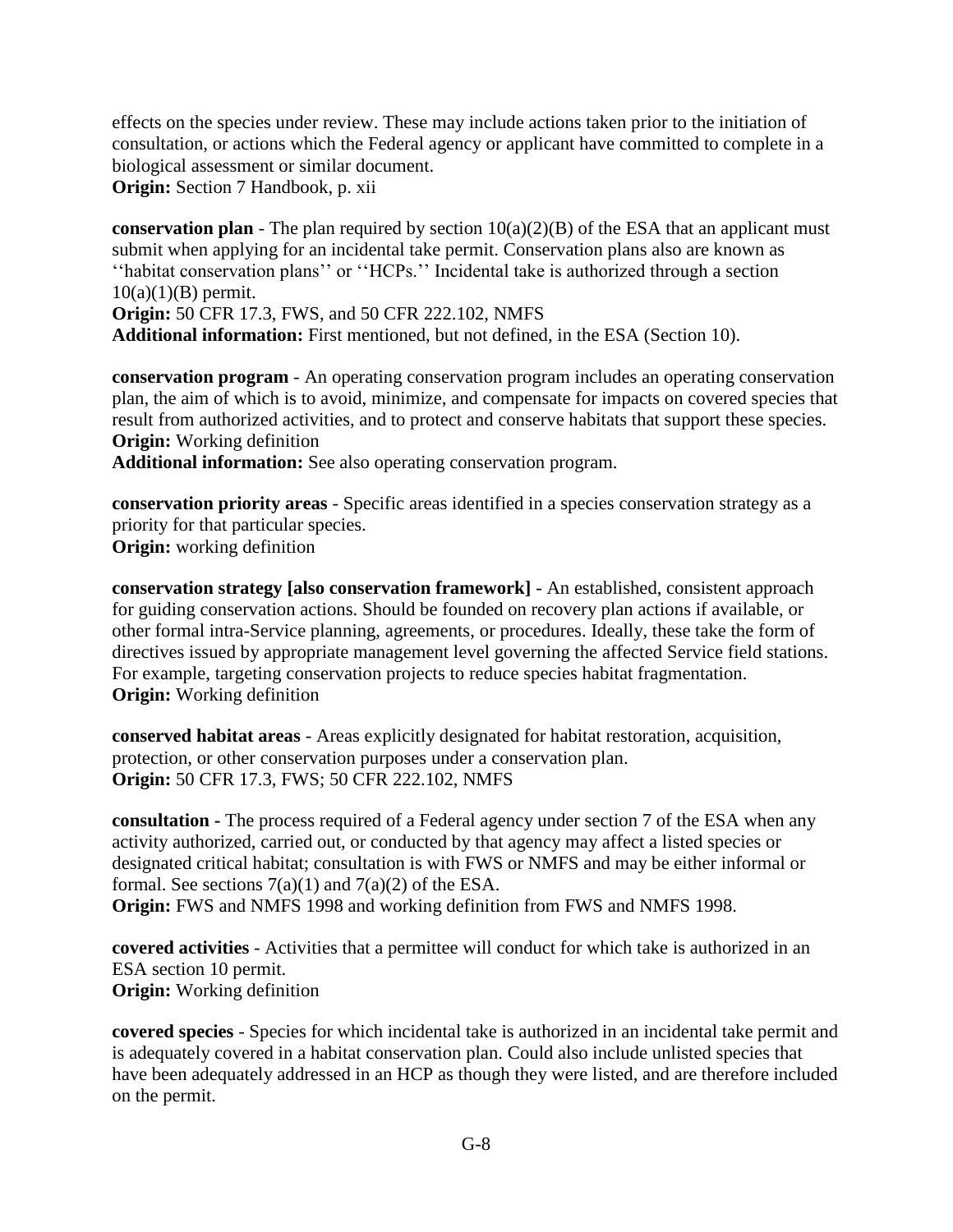# **Origin:** Working definition

**critical habitat** - **"**(i) the specific areas within the geographical area occupied by the species, at the time it is listed in accordance with the provisions of section 4 of the ESA, on which are found those physical or biological features and (I) essential to the conservation of the species and (II) which may require special management considerations or protection; and (ii) specific areas outside the geographical area occupied by the species at the time it is listed in accordance with the provisions of section 4 of the Act, upon a determination by the Secretary that such areas are essential for the conservation of the species." In some cases not all areas occupied by a species are designated as critical habitat.

# **Origin:** ESA section 3

**cumulative effects** - (ESA Section 7 definition) - Those effects of future State or private activities, not involving Federal activities that are reasonably certain to occur within the action area of the Federal action subject to consultation.

**Origin:** 50 CFR 402.02, FWS and NMFS

**Additional information:** This definition applies only to section 7 analyses and should not be confused with the use of the term Cumulative Impact in the National Environmental Policy Act or other environmental laws.

**cumulative impact** - (NEPA definition) - The impact on the environment which results from the incremental impact of the action when added to other past, present, and reasonably foreseeable future actions regardless of what agency (Federal or non-Federal) or person undertakes such other actions. Cumulative impacts can result from individually minor but collectively significant actions taking place over a period of time.

### **Origin:** 40 CFR 1508.7, CEQ

**Additional information:** This definition applies only to NEPA analyses and should not be confused with the use of the term Cumulative Effects in the ESA.

**deconstructing the action** - The process of identifying sub-activities and their consequences. This process breaks larger action into component activities. Each sub-activity can cause different effects.

# **Origin:** FWS 2011b; Cole 2013

**destruction or adverse modification** - A direct or indirect alteration that appreciably diminishes the value of critical habitat for the conservation of a listed species. Such alterations may include, but are not limited to, those that alter the physical or biological features essential to the conservation of a species or that preclude or significantly delay development of such features. **Origin:** Final regulatory definition was adopted in 81 Fed. Reg. 7214 (Feb. 11, 2016).

**Additional Information:** This phrase and similar phrases such as Adversely Modify and Adverse Modification can create confusion if used by action agencies or the Service to describe situations where critical habitat is destroyed or modified by a project, resulting in an adverse effect determination. That situation is at an action area scale and is rarely the same scale at which the determination of Destruction or Adverse Modification is made by the Services. Simplistically and broadly, Destruction or Adverse Modification can be thought of as parallel in scale to a Jeopardy Analysis.

**development or land use area** - Those portions of the conservation plan area that are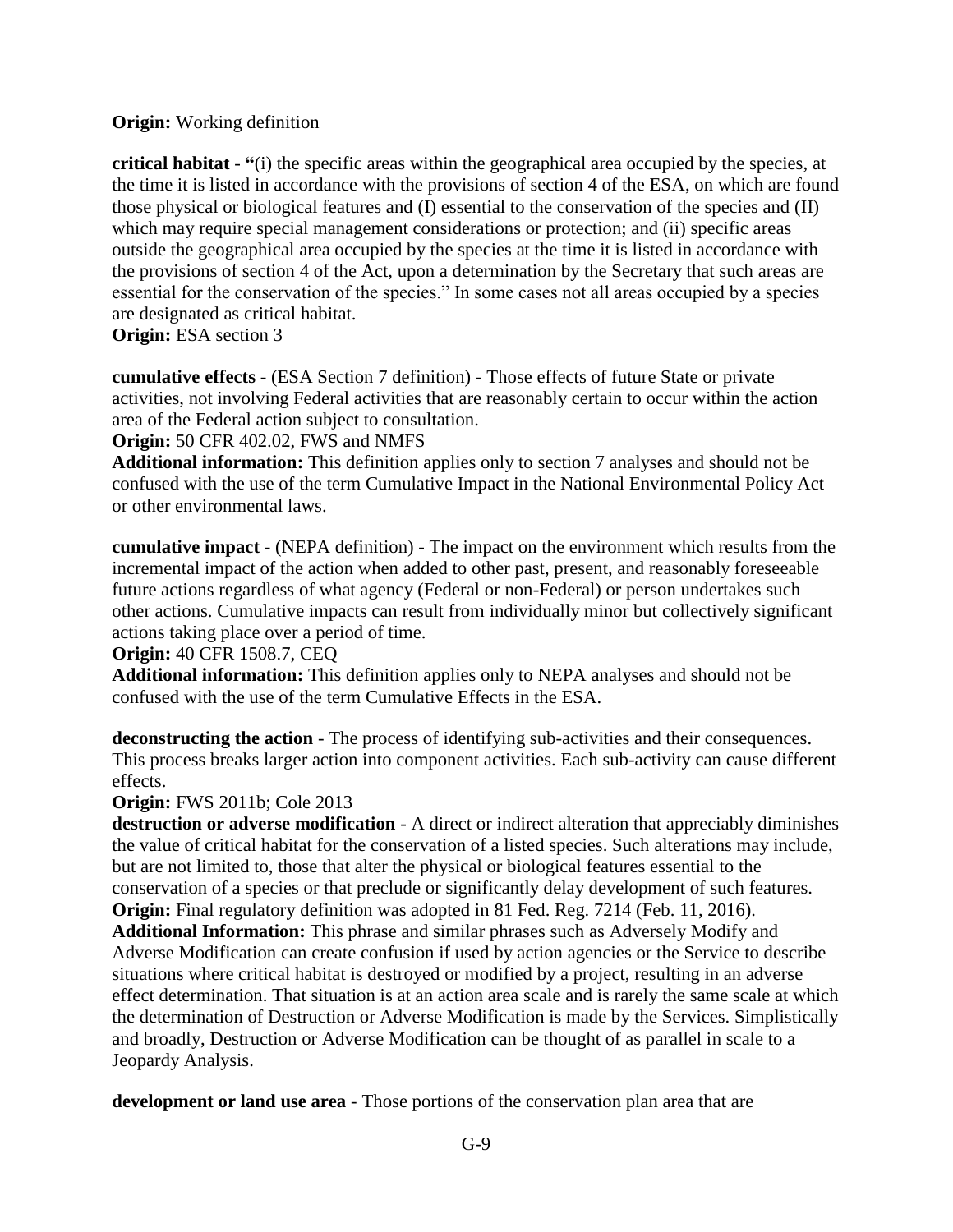proposed for development or land use or are anticipated to be developed or utilized. **Origin:** USFWS 1996

**direct control** - (ESA definition) - Refers to any person or entity that "except as otherwise stated on the face of the permit, any person who is under the direct control of the permittee, or who is employed by or under contract to the permittee for purposes authorized by the permit, may carry out the activity authorized by the permit. In the case of permits issued under section 17.22(b)–(d) or section 17.32(b)–(d) of this subchapter to a State or local governmental entity, a person is under the direct control of the permittee where: (1) The person is under the jurisdiction of the permittee and the permit provides that such person(s) may carry out the authorized activity; or (2) The person has been issued a permit by the governmental entity or has executed a written instrument with the governmental entity, pursuant to the terms of the implementing agreement." **Origin:** 50 CFR 13.25(d)-(e)(1)-(2)

**direct effects** - (ESA definition) - Related to the ESA, the direct or immediate effects of the project on the species or its habitats. **Origin:** FWS and NMFS 1998, p. 4-25

**direct effects** - (NEPA definition) - Related to NEPA, are effects caused by the action and occur at the same time and place.

**Origin:** 40 CFR 1508.8, FWS and NMFS

**early consultation** - A process requested by a Federal agency on behalf of a prospective applicant under section  $7(a)(3)$  of the Act.

**Origin:** 50 CFR 402.02 and 402.11, FWS and NMFS

**Additional information:** First mentioned in the ESA, but not defined there. The resulting consultation document is referred to as a Preliminary Biological Opinion. It can be confirmed as a final opinion by written request. See details at section 7(a)(3) of the Act, 50 CFR 402.11, and chapter 7 of FWS and NMFS 1998 for specific process.

**effects of the action** - Related to section 7 of the ESA, "…the direct and indirect effects of an action on the species or critical habitat, together with the effects of other activities that are interrelated or interdependent with that action that will be added to the environmental baseline." **Origin:** 50 CFR 402.02, FWS and NMFS

**Additional information:** Discussion on pp. 4-25 through 4-29 of FWS and NMFS 1998.

**endangered species** - Any species which is in danger of extinction throughout all or a significant portion of its range other than a species of the Class Insecta determined by the Secretary to constitute a pest whose protection under the provisions of this Act would present an overwhelming and overriding risk to man.

**Origin:** ESA section 3(6); 50 CFR 424.10(e), FWS and NMFS

**ESA (or Act)** - the Endangered Species Act of 1973, as amended, 16 U.S.C. 1531-1543; 87 Stat 884) (50 CFR 17.3).

**enhancement of survival permit** - A permit issued under section  $10(a)(1)(A)$  of the ESA that authorizes the permittee to incidentally take species covered in a Candidate Conservation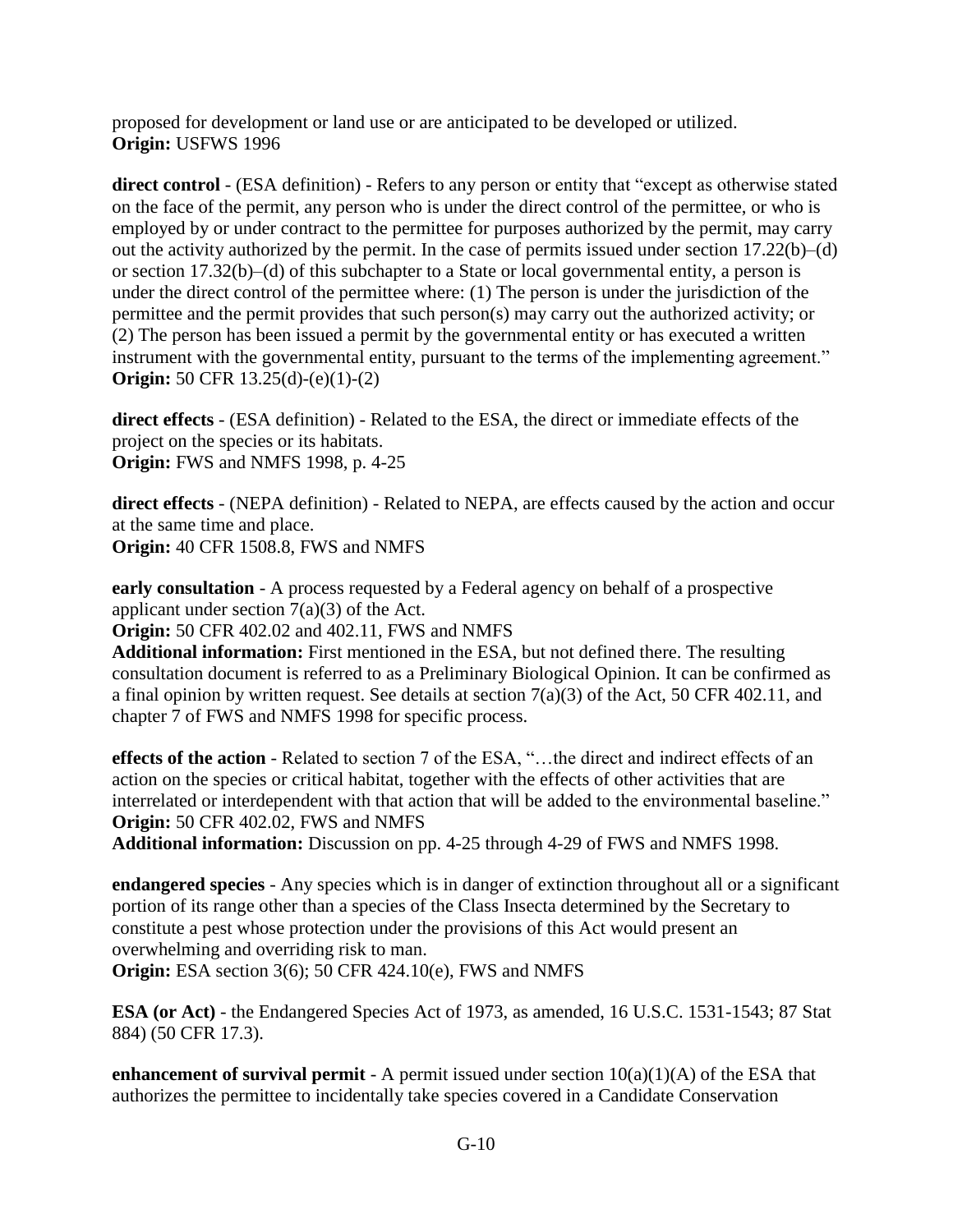Agreement with Assurances or a Safe Harbor Agreement or to take listed species for research or recovery-related activities.

**Origin:** Working definition

**Additional Information:** Quote taken from policy on Candidate Conservation Agreements with Assurances published in the *Federal Register*, June 17, 1999 (Volume 64, No. 116) p. 32734.

**enrolled lands (or enrolled properties, enrolled area)** - Specific lands within the agreement area or plan area that have gone through the process of becoming enrolled under a CCAA, SHA, or HCP and associated enhancement of survival permit or incidental take permit. This term often used for large programmatic or expanding HCPs where the properties are being enrolled over a period of time and there is a need to distinguish between the parts of the plan area that are enrolled and those parts that are not yet enrolled. ECOS does use this term for HCPs as well as CCAAs and SHAs.

**Origin:** Working definition and FWS 2003

**Environmental Action Memorandum Statement (EAMS) or Environmental Action Statement (EAS)** - A FWS document prepared to explain the Service's reasoning in finalizing an action that is categorically excluded from NEPA. **Origin:** FWS 2001, FWS 1996

**environmental assessment (EA)** - (NEPA definition) - A concise public document, prepared in compliance with NEPA, that briefly discusses the purpose and need for an action, alternatives to such action, and provides sufficient evidence and analysis of impacts to determine whether to prepare an Environmental Impact Statement or Finding of No Significant Impact. **Origin:** 40 CFR 1508.9, CEQ; FWS 2001, FWS 2003, FWS 1996

**environmental baseline** - Within the context of section 7, it is a term explained within the regulatory definition of "Effects of the Action" as "… the past and present impacts of all Federal, State, or private actions and other human activities in an action area, the anticipated impacts of all proposed Federal projects in an action area that have already undergone formal or early section 7 consultation, and the impact of State or private actions that are contemporaneous with the consultation in process."

**Origin:** 50 CFR 402.02, FWS and NMFS

**Additional Information:** See also baseline, which is a different definition within the context of HCPs and other agreements, such as SHAs.

**environmental consequences** - (NEPA definition) - A section of a NEPA Environmental Impact Statement including environmental impacts of the proposed action, any adverse environmental effects which cannot be avoided should the proposal be implemented, the relationship between local short-term uses of man's environment and the maintenance and enhancement of long-term productivity, and any irreversible and irretrievable commitments of resources. **Origin:** NEPA section 102(2)(C); 40 CFR 1502.16, CEQ

**environmental document** - (NEPA definition) - Environmental document includes the documents specified in section 1508.9 (environmental assessment), section 1508.11 (environmental impact statement), section 1508.13 (finding of no significant impact), and section 1508.22 (notice of intent).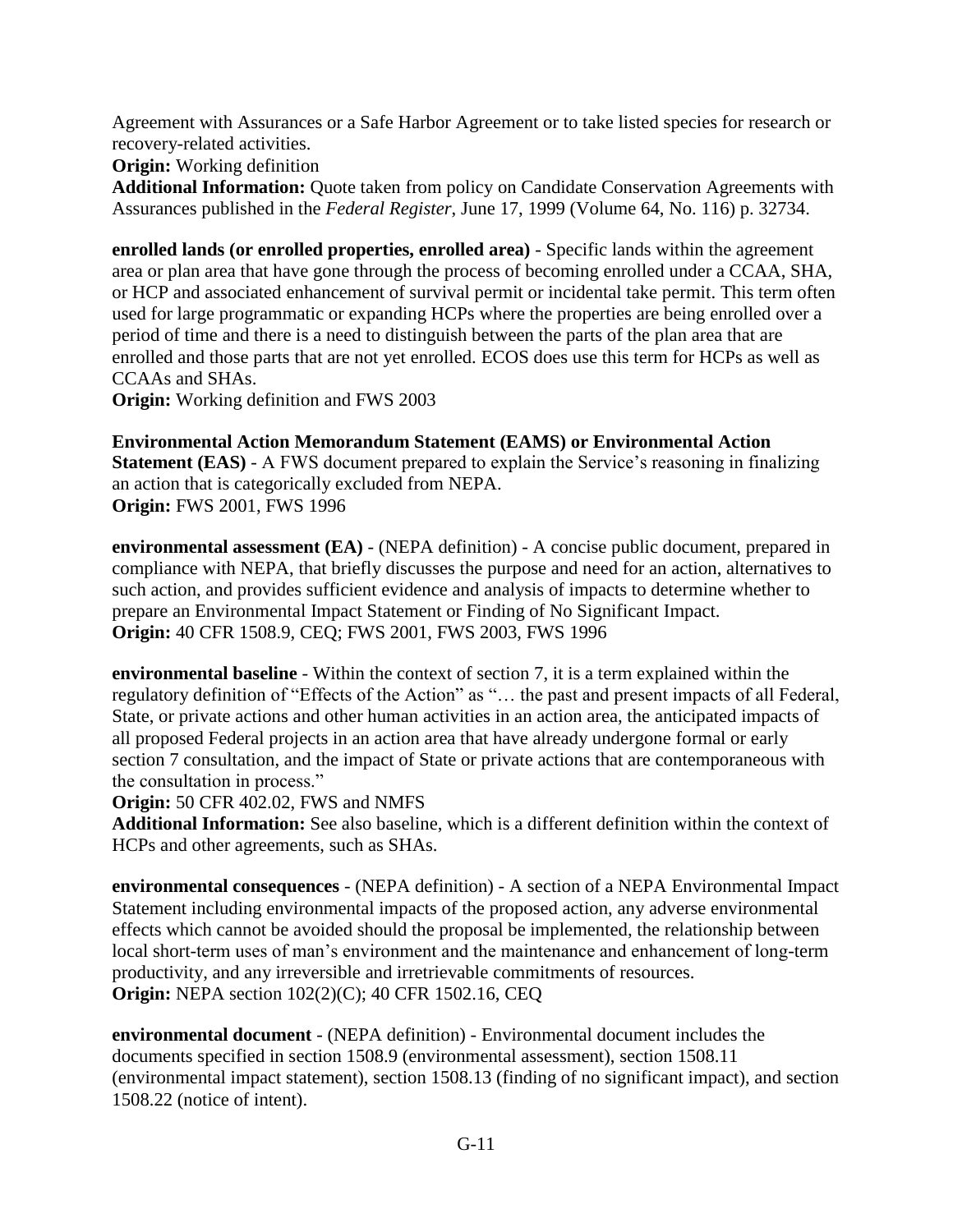**Origin:** 40 CFR 1508.9, 1508.11, 1508.13, 1508.22, CEQ

**environmental impact statement** (**EIS)** - (NEPA definition) - A detailed written statement required by section 102(2)(C) of NEPA containing, among other things, an analyses of environmental impacts of a proposed action and alternative considered, adverse effects of the project that cannot be avoided, alternative courses of action, short-term uses of the environment versus the maintenance and enhancement of long-term productivity, and any irreversible and irretrievable commitment of resources.

**Origin:** NEPA section 102(2)(C); 40 CFR 1508.11 and 40 CFR 1502, CEQ; FWS 2001, FWS 2003, FWS 1996

**extinction** - No longer in existence, i.e., no individuals of the species exist. **Origin:** FWS 2011

**extirpated** - Locally extinct; other populations of the species exist elsewhere. **Origin:** FWS 2011; FWS 2005

**federal agency** - any department, agency, or instrumentality of the United States. **Origin:** ESA section 3(7); FWS and NMFS 1998

**Federal Register (FR)** - The official journal of the Federal government that contains most routine publications and public notices of government agencies. The *Federal Register* is compiled by the Office of the *Federal Register* (within the National Archives and Records Administration) and is printed by the Government Printing Office. Section 10(c) of the ESA requires we publish notices in the *Federal Register*. **Origin:** Working definition

**federal regulations** - When a law is passed by Congress and signed by the President, its language authorizes the relevant members of the President's Cabinet (e.g., the Secretaries of the Interior and Commerce) to enact Federal regulations to instruct Federal agencies on how to implement the statute they execute. Found in the Code of Federal Regulations (CFR), all Federal agencies must comply with the requirements of these regulations. The regulations that most pertain to HCPs are found at 50 CFR Parts 13 and 17 for the FWS and 50 CFR Part 222 for NMFS. Also note that the regulations that pertain to section 7 of the ESA are found at 50 CFR Part 202.

**field office** - Offices of each Service with specific areas of responsibilities, or sub-offices reporting to the Regional Office. **Origin:** Working definition

**finding of no significant impact** (**FONSI)** - (NEPA definition) - A document prepared in compliance with NEPA, supported by an EA, that briefly presents why a Federal action will not have a significant effect on the human environment and for which an EIS, therefore, will not be prepared.

**Origin:** 40 CFR 1508.13, CEQ; FWS 2001, FWS 2003, FWS 1996

**findings** - See set of findings.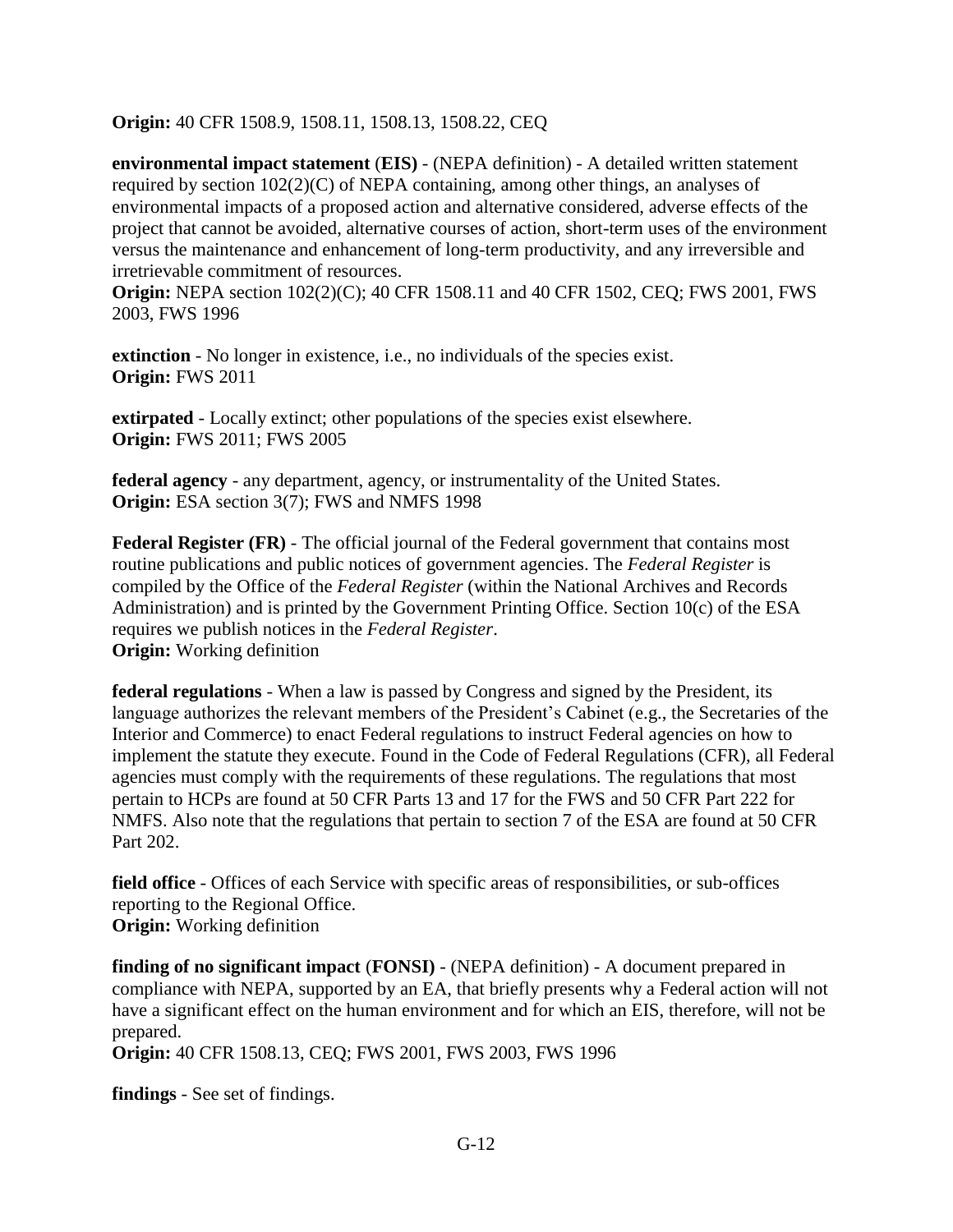# **Origin:** FWS 2012

fish and/or wildlife - Any member of the animal kingdom, including without limitation any mammal, fish, bird (including any migratory, nonmigratory, or endangered bird for which protection is also afforded by treaty or other international agreement), amphibian, reptile, mollusk, crustacean, arthropod or other invertebrate, and includes any part, product, egg, or offspring thereof, or the dead body or parts thereof.

**Origin:** ESA section 3(8); 50 CFR 424.02

**Additional Information:** Definition was created in 1984 to interpret and implement those portions of the Endangered Species Act that pertain to the listing of species and the determination of critical habitats.

**Freedom of Information Act (FOIA) - A federal statute that applies to the Executive Branch of** Government. Anyone can submit a request to see agency records for any reason. Requirements: 1) The records are reasonably described, and 2) The request is made according to published regulations. The request must be for copies of "Agency Records": 1) Existing and created or obtained by the Agency, and 2) Under the control of the Agency. **Origin:** 5 USC 552; FWS 2012

**fully offset** - Completely mitigating any impacts expected to remain after avoidance and minimization measures are implemented. Other terminology meaning the same thing are that conservation measures are commensurate with the level and type of impacts of the taking or that they will compensate for the impacts of the taking. Fully offset means the biological value that would be lost (from covered activities) will be replaced (through implementation of covered activities) with equivalent biological value.

**Origin:** working definition, Chapter 9

**funding assurances** - It is incumbent upon the applicant to produce an itemized list of financial obligations necessary to implement all components of the conservation program including all minimization and mitigation measures; adaptive management and monitoring programs; maintenance of preserve lands; all measures to address changed circumstances; and any other aspects of the HCP deemed necessary to meet the issuance criteria throughout the duration of the permit. To this end, it is vitally important that the applicant develop a robust and very detailed economic analysis which not only addresses current costs, but also includes a factor for addressing inflation, changing land values and any other changing costs for the duration of the agreed upon time frame. Additionally, the applicant must identify the financial/legal instruments that will be used to ensure that funding will be available in appropriate amounts at appropriate times throughout the duration of the obligation.

**Origin:** FWS 2012 and working definition

**general conservation plan (GCP)** - Consists of a completed landscape level conservation plan and NEPA compliance document produced either by the Services, or by another entity in cooperation with the Services; however, no permit is issued at the time the conservation plan is approved. This approach is recommended in situations where a large-scale HCP covering many similar actions is needed, but where no applicant is capable to serve as a master permittee. In this type of HCP, the Services define the geographic scope of the GCP, the conservation plan and associated mitigation requirements. In this process, the Services complete a single Findings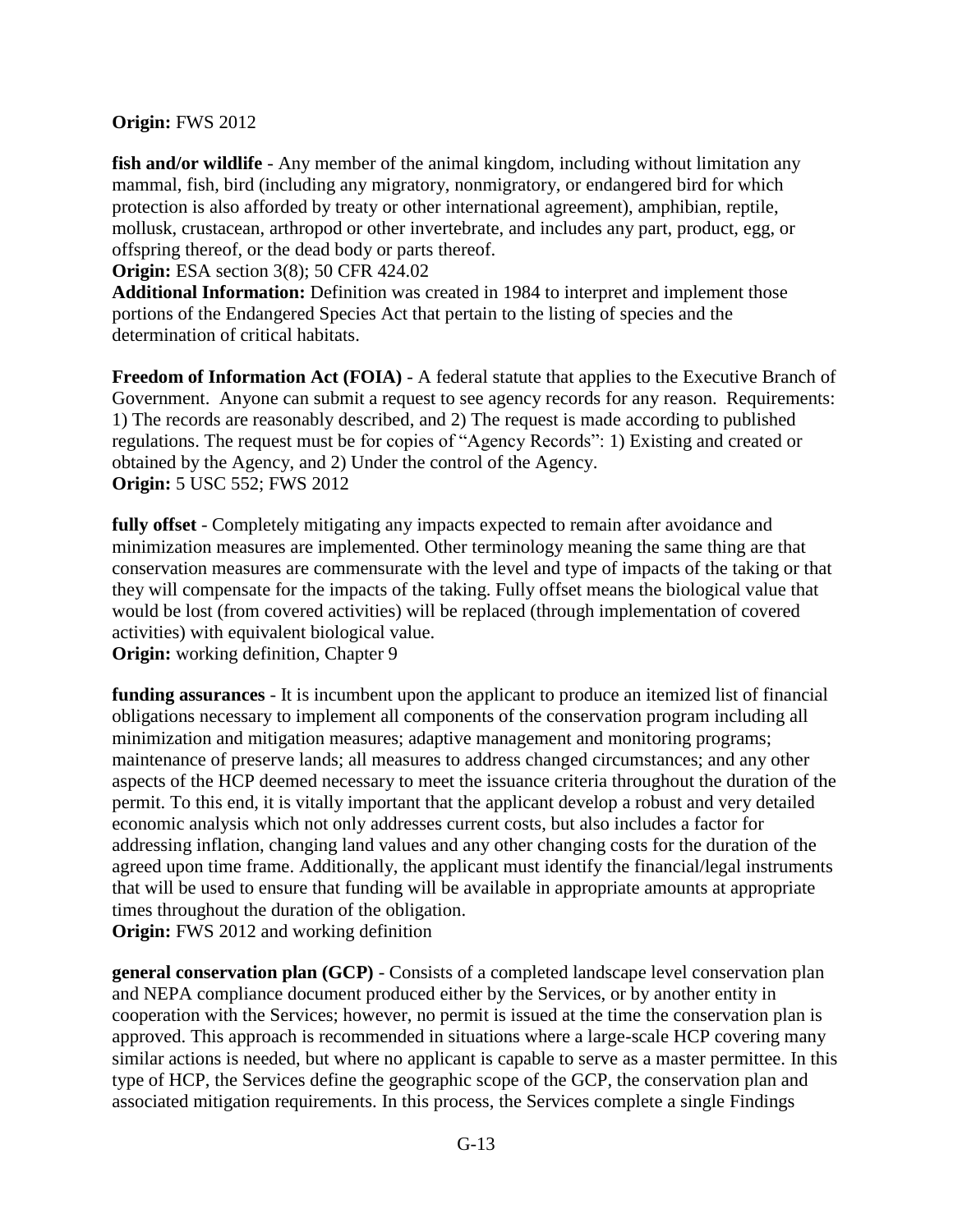document, a single section 7 biological opinion, and a single NEPA document for all actions covered under the GCP. The GCP is made available for adoption and use by numerous applicants who will receive individual ITPs when they can demonstrate compliance with the conservation plan and mitigation requirements of the GCP.

**Origin:** October 5, 2007 U.S. Fish and Wildlife Service Policy Memo; Cole 2013

**goal** - Habitat and wildlife are closely intertwined. Managing wildlife may include habitat manipulation and direct manipulation of populations. Thus, where possible, biological goals should include both habitat and wildlife elements. Each biological goal should contain four elements: (1) a key subject of concern (e.g., a particular species or guild, a biotic community, or a habitat type); (2) the attribute of interest for that subject (e.g., population size, physical area covered, species composition); (3) a conceptual target or condition for the attribute (e.g., a number, period of time, natural), and; (4) an action or effort (e.g., restore, provide) that we will make relative to the target.

**Origin:** FWS 1997

**Additional Information:** See also biological goal.

**habitat** - The location where a particular taxon of plant or animal lives and its surroundings, both living and non living; the term includes the presence of a group of particular environmental conditions surrounding an organism including air, water, soil, mineral elements, moisture, temperature, and topography.

**Origin:** FWS 2013, FWS 2005, FWS 2003, FWS 1996

harass (**FWS**) - Is defined by the FWS as "... an intentional or negligent act or omission which creates the likelihood of injury to wildlife by annoying it to such an extent as to significantly disrupt normal behavioral patterns which include, but are not limited to, breeding, feeding or sheltering."

**Origin:** 50 CFR 17.3

**Additional information:** *Federal Register*, September 26, 1975 (Volume 40, No. 188) p. 544413. In 1998 additional language was added for circumstances involving captive wildlife. "…This definition, when applied to captive wildlife, does not include generally accepted: (1) Animal husbandry practices that meet or exceed the minimum standards for facilities and care under the Animal Welfare Act, (2) Breeding procedures, or (3) Provisions of veterinary care for confining, tranquilizing, or anesthetizing, when such practices, procedures, or provisions are not likely to result in injury to the wildlife." *Federal Register* September 11, 1998, Volume 63, No. 176 (p. 48639).

**harass (NMFS)** - As of the publication date of this Handbook, the National Marine Fisheries Service had never promulgated a regulatory definition for Harass under the ESA. In the context of ESA sections 7 and 10, NMFS issued interim guidance under which NMFS will interpret "harass" in a manner similar to the FWS regulatory definition for non-captive wildlife: "Create the likelihood of injury to wildlife by annoying it to such an extent as to significantly disrupt normal behavioral patterns which include, but are not limited to, breeding, feeding, or sheltering."

**Origin:** NMFS, Interim Guidance on the Endangered Species Act Term "Harass," October 21, 2016.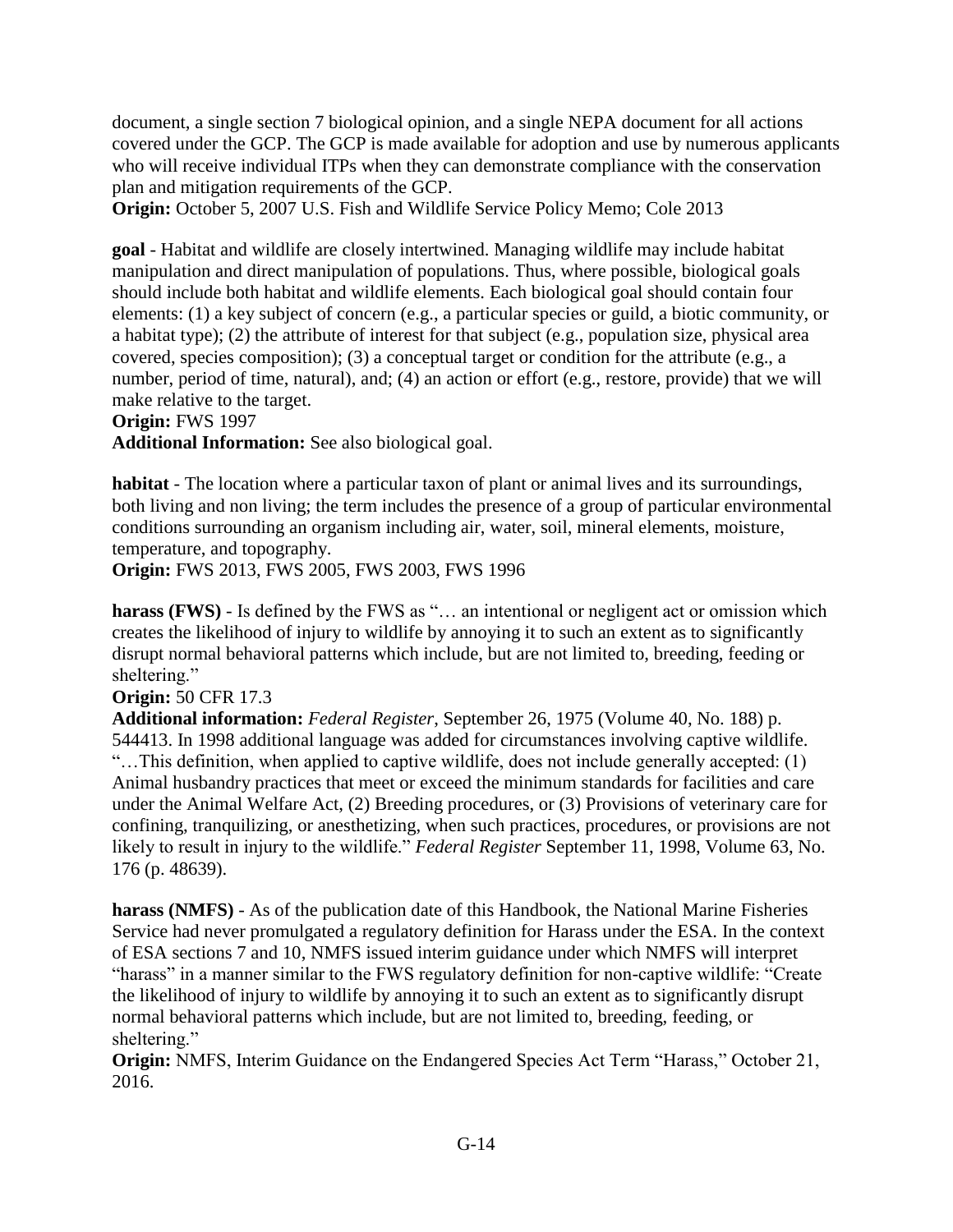**Additional information:** NMFS has promulgated a definition for Harass under the Marine Mammal Protection Act). See that Act (and 1994 amendments) for that definition.

**harm (FWS)** - Is defined by FWS to mean "an act which actually kills or injures wildlife. Such act may include significant habitat modification or degradation where it actually kills or injures wildlife by significantly impairing essential behavioral patterns such as breeding, feeding, or sheltering."

# **Origin:** 50 CFR 17.3

**Additional information:** See 1981 Final Rule, *Federal Register* November 4, 1981 (Volume 46, number 213) p. 54750.

**harm (NMFS)** - NMFS promulgated its own definition of Harm under the ESA. It is very similar to the FWS definition. "Harm in the definition of "take" in the ESA means an act which actually kills or injures fish or wildlife. Such an act may include significant habitat modification or degradation which actually kills or injures fish or wildlife by significantly impairing essential behavioral patterns, including, breeding, spawning, rearing, migrating, feeding or sheltering." **Origin:** 50 CFR 222.102

**Additional information:** See also *Federal Register*, November 8, 1999, Vol. 64, No. 215 (pp. 60727-60731).

**HCP (or SHA or CCA) Area** - A term to express the specific geographic area where the plan or agreement can be implemented. **Origin:** working definition

**HCP (or SHA or CCA) Boundary** - The boundary of the specific geographic area where the plan or agreement can be implemented. **Origin:** working definition

**historic property** - Under the National Historic Preservation Act (NHPA), any prehistoric or historic district, site, building, structure, or object included on, or eligible for inclusion on, the National Register, including artifacts, records, and material remains relating to the district, site, building, structure, or object.

**Origin:** NHPA section 106; 36 CFR 800.16(1)(1)

**impacts** - (NEPA definition) - Synonymous with effects and used interchangeably. **Origin:** 40 CFR 1508.8, CEQ

**implementation agreement or implementing agreement** - Section 10(a)(2)(B) of the ESA, which describes issuance criteria for incidental take permits, authorizes the Services to obtain "such other assurances as [they] may require that the plan will be implemented." This provision allows the Services broad latitude to require measures as necessary to accommodate the wide variety of circumstances often encountered in HCPs. Implementing Agreements can help assure the government that the applicant will implement the mitigation program and other conditions of the HCP, while assuring the applicant that agreed upon procedures will be followed for any changes in the conditions of the permit or the conservation measures for species addressed in the HCP. An Implementing Agreement includes one or more of the following elements: (1) defines the obligations, benefits, rights, authorities, liabilities, and privileges of all signatories and other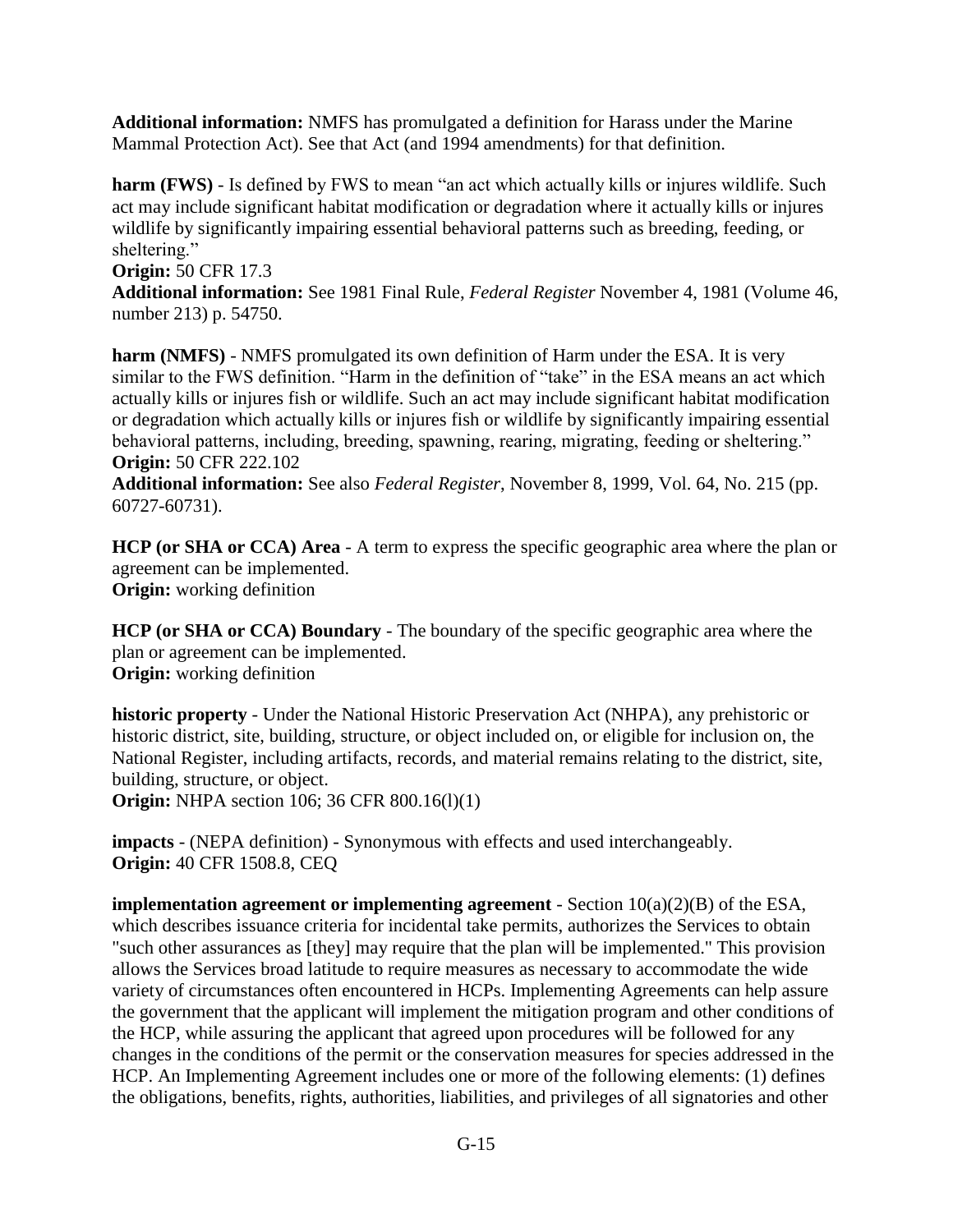parties to the HCP; (2) assigns responsibility for planning, approving, and implementing specific HCP measures; (3) specifies the responsibilities of the FWS, NMFS, or other state and Federal agencies in implementing or monitoring the HCP's conservation program; (4) provides for specific measures when habitat acquisition, transfer, or other protections are part of the HCP's mitigation program; (5) establishes a process for amendment of the HCP, where necessary; and (6) provides for enforcement of HCP measures and for remedies should any party fail to perform on its obligations under the HCP.

**Origin:** FWS and NMFS 1996

**incidental take** - Take of listed fish or wildlife species that results from, but is not the purpose of, carrying out an otherwise lawful activity conducted by a Federal agency or applicant. **Origin:** 50 CFR 402.02, FWS and NMFS; FWS and NMFS 1998 **Additional information:** Incidental take can be exempted through section 7 or authorized by section 10 of the Act.

**incidental take permit (ITP)** - A permit issued under section  $10(a)(1)(B)$  of the ESA to a non-Federal party undertaking an otherwise lawful project that might result in the take of an endangered or threatened species. Application for an incidental take permit is subject to certain requirements, including preparation by the permit applicant of a conservation plan, generally known as a "Habitat Conservation Plan" or "HCP." **Origin:** ESA section  $10(a)(1)(B)$ ; FWS 2005

**incidental take statement** - A section after the conclusion of a Biological Opinion that "...(i) specifies the impact of such incidental taking on the species, (ii) specifies those reasonable and prudent measures that the Secretary considers necessary or appropriate to minimize such impact, (iii) in the case of marine mammals, specifies those measures that are necessary to comply with section 1371(a)(5) of this title with regard to such taking, and (iv) sets forth the terms and conditions (including, but not limited to, reporting requirements) that must be complied with by the Federal agency or applicant (if any), or both, to implement the measures specified under clauses (ii) and (iii)."

### **Origin:** Working definition

**Additional information:** Quote in text above taken from the ESA section 7(b)(4)(C). The 1986 regulations describe it this way "…(i) Specifies the impact, i.e., the amount or extent, of such incidental taking of the species; (ii) Specifies those reasonable and prudent measures that the Director considers necessary or appropriate to minimize such impact; (iii) Sets forth the terms and conditions (including, but not limited to, reporting requirements) that must be complied with by the Federal agency or any applicant to implement the measures specified under (ii) above; and (iv) Specifies the procedures to be used to handle or dispose of any individuals of a species actually taken." [50 CFR 402.14(i-iv)] See also page 4-42 through 4-53 of FWS and NMFS 1998.

**indirect effects** - (ESA definition) - Those effects that are caused by or will result from the proposed action and are later in time, but are still reasonably certain to occur. **Origin:** 50 CFR 402.02, FWS and NMFS; USFWS and NMFS 1998

**indirect effects** - (NEPA definition) - Are caused by the action and are later in time or farther removed in distance, but are still reasonably foreseeable. Indirect effects may include growth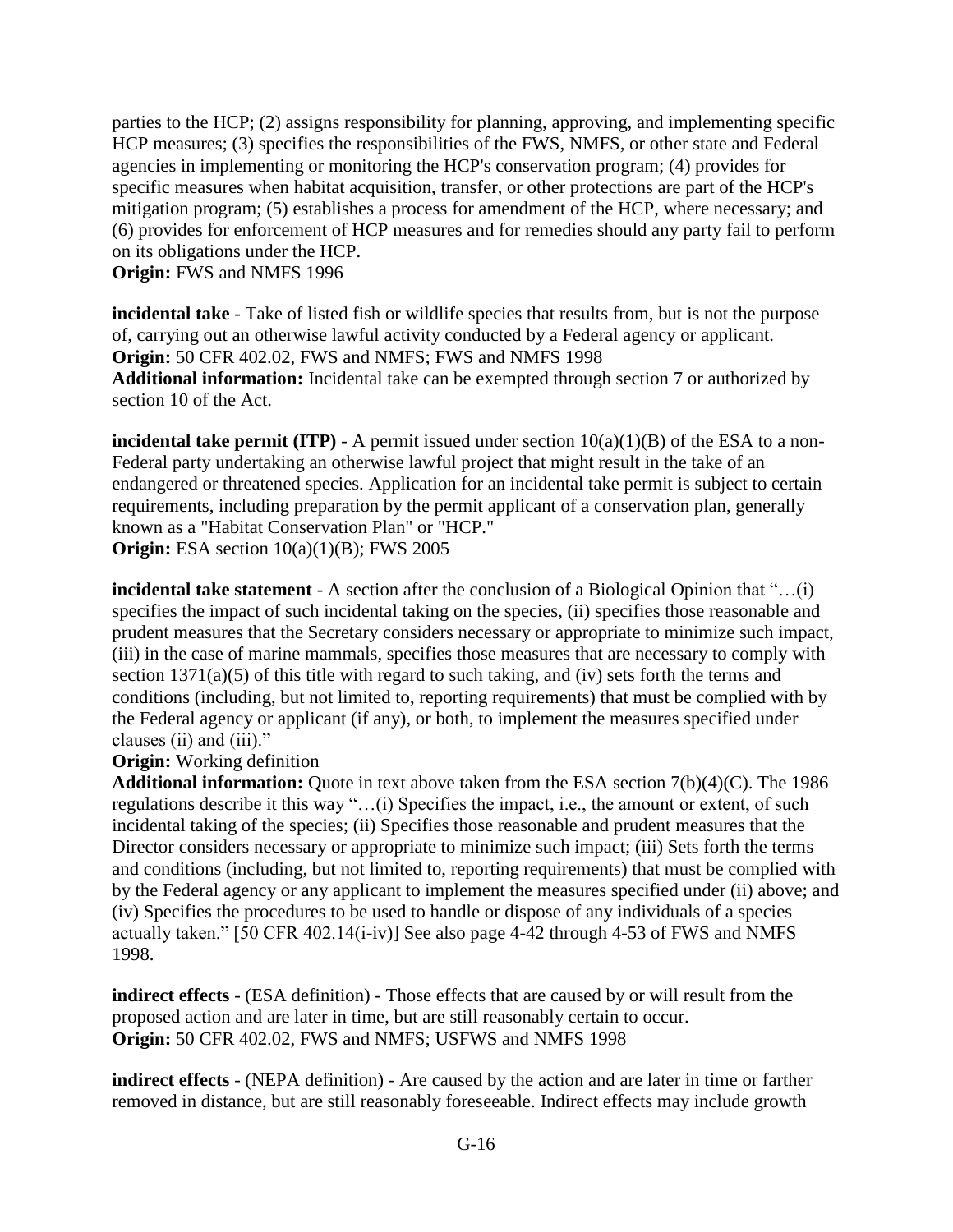inducing effects and other effects related to induced changes in the pattern of land use, population density or growth rate, and related effects on air and water and other natural systems, including ecosystems. **Origin:** 40 CFR 1508.8, CEQ

**interdependent actions** - (ESA definition) - Are those that have no independent utility apart from the action under consideration. **Origin:** 50 CFR 402.02, FWS and NMFS

**interrelated actions** - (ESA definition) - Are those that are part of a larger action and depend on the larger action for their justification. **Origin:** 50 CFR 402.02, FWS and NMFS

**intra-Service consultation (section 7)** - (ESA definition) - are those internal to either Service. Services units will consult or confer with the appropriate field office on actions they authorize, fund, or carry out that may affect listed, proposed or candidate species or designated or proposed critical habitat. These actions include refuge operations, public use programs, private lands and federal aid activities, as well as promulgating regulations and issuing permits. A Service office requesting formal consultation provides the data required by the regulations at 50 CFR 402.14(c) and is treated as any other action agency with the exception that there is no timing requirement and that the incidental take statement is governed by section  $10(a)(1)(B)$  to the extent that mitigation, including off-site compensation not directed at the affected individuals, may be considered. Formal intra-Service consultation must occur on the proposed issuance of any section 10 permit. Although including candidate species is not required by law, it is Services policy to consider candidate species when making natural resource decisions. Therefore, candidate species will be considered for all intra-Service consultations. **Origin:** Appendix E of the Intra-Service Consultation Handbook

**IPaC (Information for Planning and Conservation)** - This is an internet-based system designed for easy, public access to the natural resources information for which the U.S. Fish and Wildlife Service has trust or regulatory responsibility. One of the primary goals of the system is to provide information that assists people in planning activities within the context of natural resource conservation. The IPaC system also assists people through the various regulatory consultation, permitting and approval processes administered by the Fish and Wildlife Service, helping achieve more effective and efficient results for both the project proponents and natural resources.

**Origin:** Working definition **Additional information:** http://www.fws.gov/ipac/

**jeopardy, jeopardize, jeopardize the continued existence of** - A phrase used in the ESA, but only defined in the regulations. "…[T]o engage in an action that reasonably would be expected, directly or indirectly, to reduce appreciably the likelihood of both the survival and recovery of a listed species in the wild by reducing the reproduction, numbers, or distribution of that species." **Origin:** 50 CFR 402.02, FWS and NMFS

**Additional information:** "The determination of jeopardy or adverse modification is based on the effects of the action on the continued existence of the entire population of the listed species or on a listed population…" (Section 7 Handbook, pp. 4-33 and 4-34).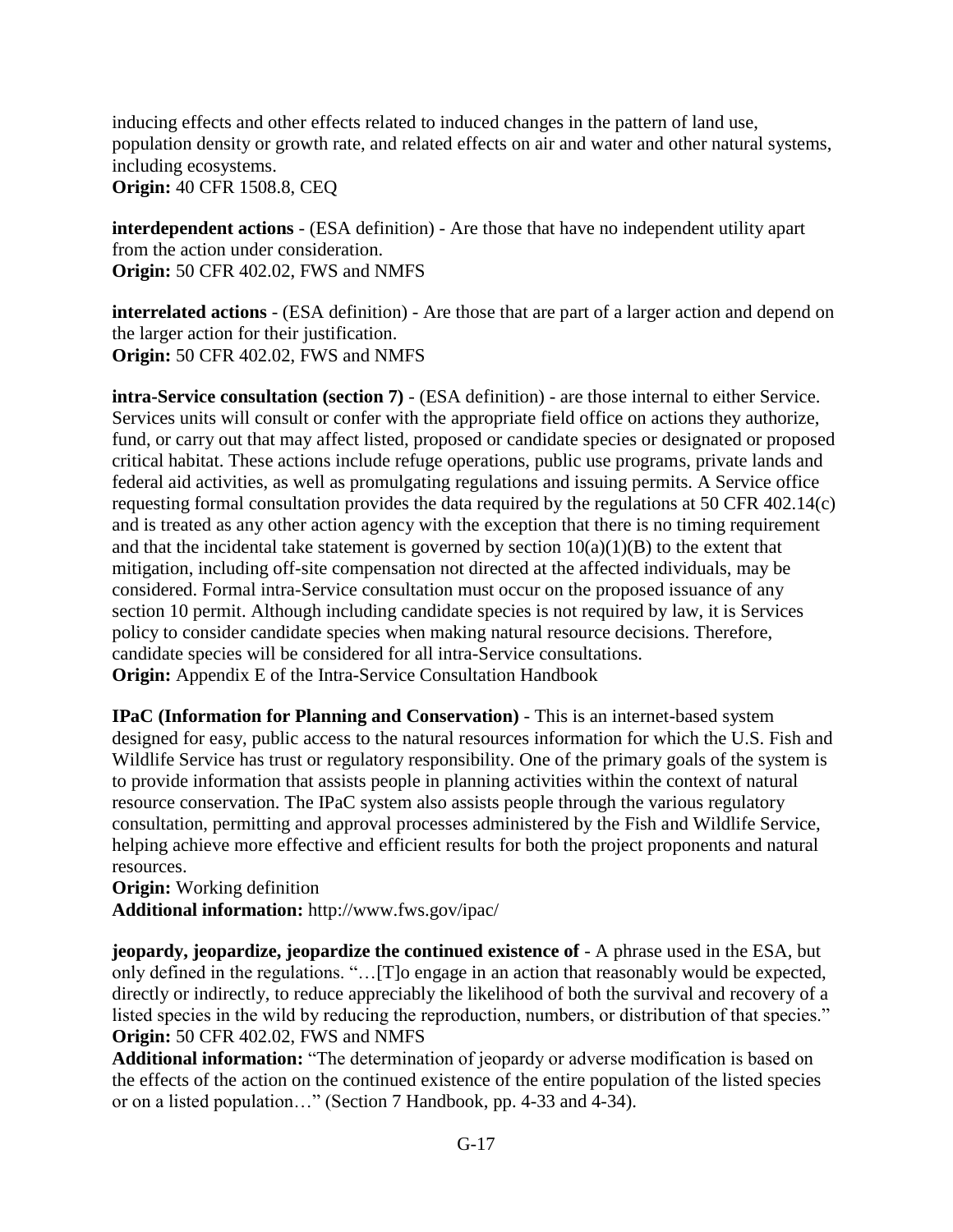**land use area or development area -** A term to identify the area within the HCP boundary and permit area where the majority of the land use project activities and most direct impacts will occur.

**Origin:** FWS 1996

**listed species** - Any species of fish, wildlife or plant which has been determined to be endangered or threatened under section 4 of the Act. FWS listed species are found in 50 CFR 17.11-17.12. NMFS listed species are found in 50 CFR 223.102 and 224.101. **Origin:** 50 CFR 402.02

**low-effect HCPs** - Those HCPs involving minor or negligible effects on federally listed, proposed, or candidate species and their habitats covered under the HCP and minor or negligible effects on other environmental values or resources. For an HCP to qualify as low-effect, it must also qualify as a categorical exclusion under NEPA. Effects can be mitigated, such as buying conservation bank credits, so that the HCP can be considered "low-effect." Examples may include permanent impacts to a small area of habitat within the plan area or temporary impacts to habitat that have minor or negligible effects on federally listed, proposed, or candidate species. **Origin:** FWS 2011

**master permit holder** - A permit holder implementing a programmatic conservation plan who can enroll other participants and convey incidental authority under their master incidental take permit. See also certificate of inclusion. **Origin:** Working definition

**maximum extent practicable** - To issue an incidental take permit, the ESA requires the Service to make a finding that "the applicant will, to the maximum extent practicable, minimize and mitigate the impacts of the such taking." Guidance on meeting this statutory issuance criterion is provided in Chapter 9.

**Origin:** 16 U.S.C. § 1539(a)(2)(B)

**minimization measures** - Within the context of the HCP, minimization is related to the impacts of the proposed covered activities on the species to be covered. In other words, minimization measures comprise actions that will reduce the impacts of the taking that have been identified during the development of the HCP. **Origin:** Working definition

**mitigation** - Because the meaning of the term "mitigation" can have different interpretations, we define "mitigation" for the purposes of this Handbook as that it means "to offset impacts of taking on the species."

**Origin:** working definition; Chapter 9

**monitoring** - Conservation plans require monitoring in some capacity dependent upon the type of plan and permit holder(s). An ideal monitoring requirement would consist of three separate components: compliance monitoring, effects monitoring, and effectiveness monitoring. **Origin:** FWS 2011b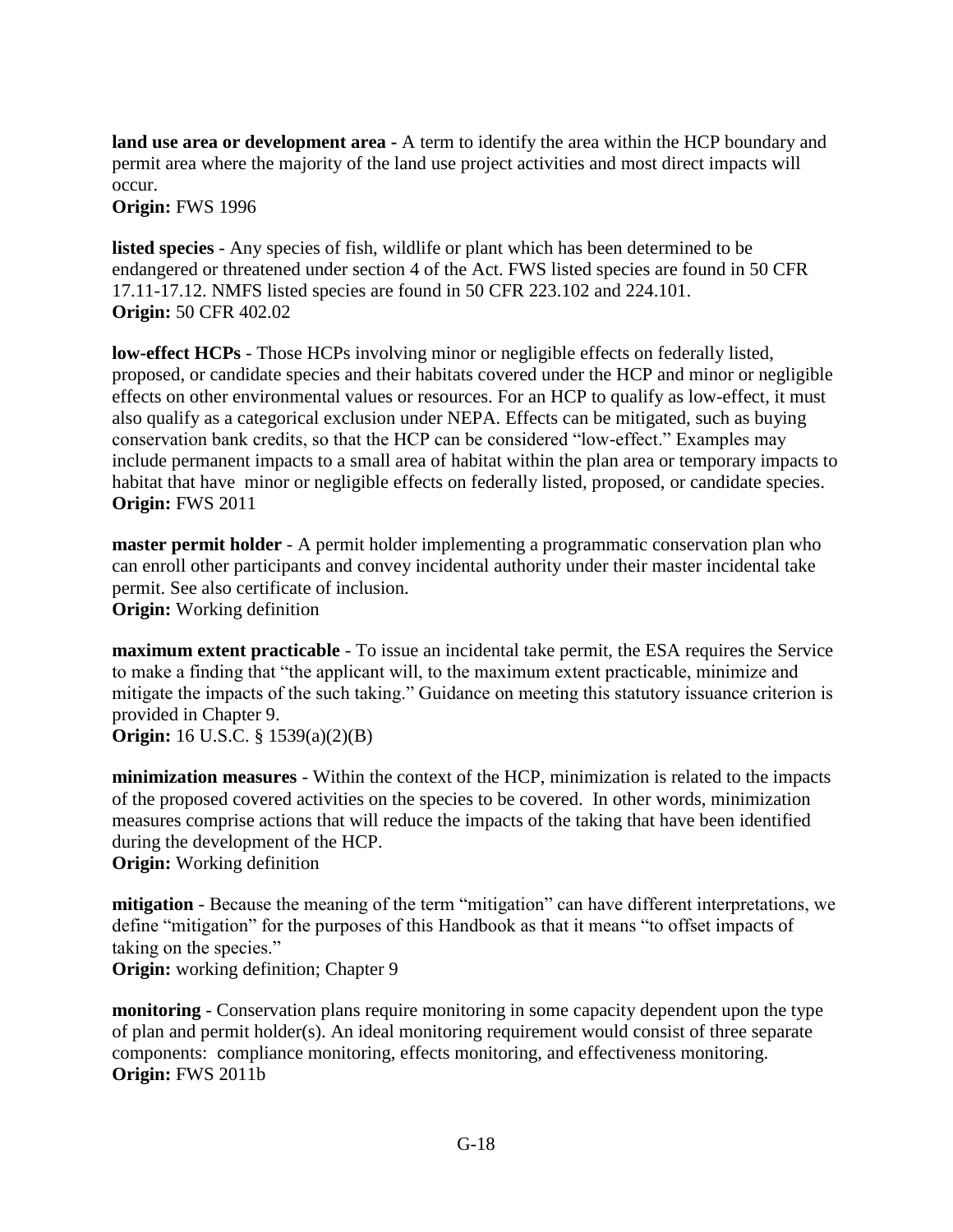**National Environmental Policy Act (NEPA)** - A Federal statute that requires Federal agencies to consider the environmental impacts of their discretionary proposed actions, and for significant environmental actions seeking public input on decisions and implementation of federal actions.

**negligible (and minor)** - (NEPA definition) - Regarding effects under NEPA, these are nonsignificant actions. **Origin:** Derived from 40 CFR 1508.7, CEQ

**NEPA (analysis) document** - NEPA screening document, environmental assessment, or environmental impact statement **Origin:** Working definition

**no surprises assurances** - The No Surprises policy, originally announced in 1994, provides regulatory assurances to the holder of a Habitat Conservation Plan (HCP) incidental take permit issued under section 10(a) of the ESA that no additional land use restrictions or financial compensation will be required of the permit holder with respect to species covered by the permit, even if unforeseen circumstances arise after the permit is issued indicating that additional mitigation is needed for a given species covered by a permit. **Origin:** 50 CFR 17, FWS; 50 CFR 222, NMFS

**non-covered species** - Species for which no incidental take is authorized in an incidental take permit and is not covered in a habitat conservation plan. **Origin:** Working definition

**non-federal property owner** - Property owners, including, but not limited to private individuals, states, tribes, non-governmental organizations, industries, etc. that can apply for incidental take permits under ESA section 10(a)(1)(B) and participate in corresponding conservation plans. **Origin:** Working definition

**notice of intent (***Federal Register***)** - A notice, usually published in the *Federal Register*, that an environmental impact statement will be prepared and considered. **Origin:** 40 CFR 1508.22, CEQ

**objective** - A concise statement of what we want to achieve, how much we want to achieve, when and where we want to achieve it, and who is responsible for the work. Objectives derive from goals and provide the basis for determining strategies, monitoring accomplishments, and evaluating the success of strategies.

**Origin:** FWS 1997 **Additional Information:** See also biological objective.

**operating conservation program** - An operating conservation program includes an operating conservation plan, HCP, the aim of which is to avoid, minimize, and compensate for impacts on covered species that result from authorized activities, and to protect and conserve habitats that support these species.

**Origin:** Working definition

**Additional Information:** See also conservation program.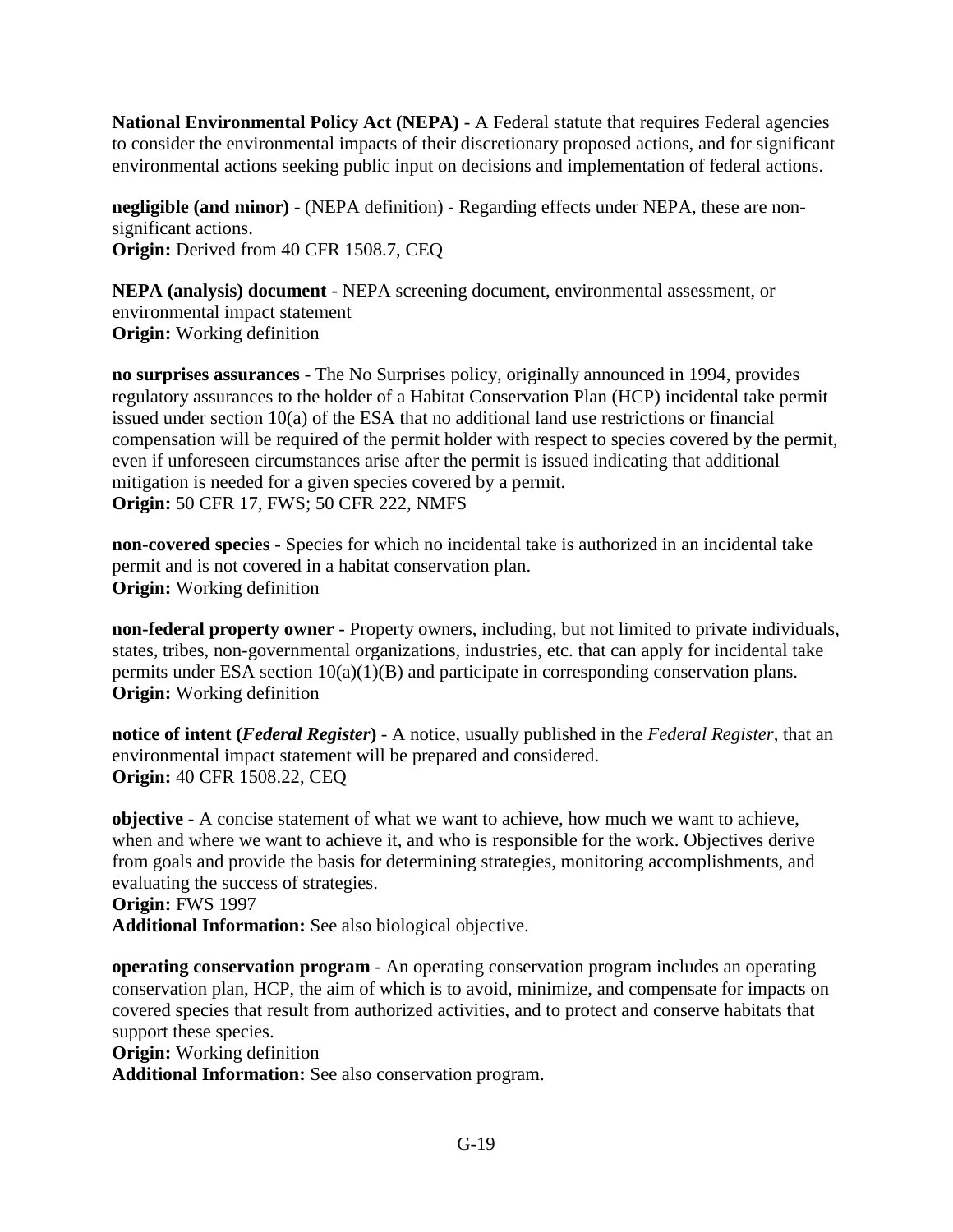**permit** - A document signed by an authorized official of the Services that authorizes, limits, or describes take of ESA listed species. ESA section  $10(a)(1)(B)$  incidental take permits authorize take that occurs incidental to and not the purpose of otherwise lawful activities in accordance within HCP; ESA section  $10(a)(1)(A)$  authorizes incidental take in accordance with an SHA or CCAA.

**Origin:** Working definition and ESA sections  $10(a)(1)(A)$  and  $10(a)(1)(B)$ .

**permit area** - The geographic area where the incidental take permit applies. It includes the area under the control of the applicant/permittee(s) where covered activities will occur. The permit area must be delineated in the permit and be included within the plan area of the HCP. **Origin:** Working definition modified from HCP Training NCTC Course notebook.

**plan area** - The specific geographic area where covered activities described in the HCP, including mitigation, may occur. The plan area must be identified in the HCP. Depending on the nature of the HCP, the plan area could for example: a) be all or some of the property of a single landowner; b) may encompass a large area to allow for future acquisition or expansion of control of a large company; or c) encompass a whole county, state, or other area under a programmatic HCP that would allow enrollment by multiple landowners over time. Plan areas must include at least the permit area but often include lands outside of the permit area.

**Origin:** Working definition modified from HCP Training, National Conservation Training Center Course notebook.

**programmatic plan or agreement** - A large-scale plan with a central, or master, permit holder and participants enrolled by the permittee's regulatory authorities, or signed up through certificates of inclusion.

**Origin:** Working definition

**properly implemented conservation plan** - Any conservation plan, Implementing Agreement and permit whose commitments and provisions have been or are being satisfactorily implemented by the permittee. **Origin:** 50 CFR 17.3, FWS; 50 CFR 222.102, NMFS

**property owner** - A person with a fee simple, leasehold, or other property interest (including owners of water rights or other natural resources), or any other entity that may have property interest, sufficient to carry out the proposed management actions, subject to applicable state law, on non-federal land.

**Origin:** 50 CFR 17.22(c), 17.22(d), 17.32(c), and 17.32(d), FWS; FWS 2013

**proposed action** - (NEPA definition) - Under NEPA regulations, a plan that has a goal which contains sufficient details about the intended actions to be taken or that will result, to allow alternatives to be developed and its environmental impacts to be analyzed. **Origin:** 40 CFR 1508.23, CEQ; FWS 2013, FWS 2003, FWS 2001, FWS 1996

**proposed species** - Any species of fish, wildlife or plant that is proposed in the *Federal Register* to be listed under section 4 of the ESA. **Origin:** 50 CFR 402.02, FWS and NMFS; FWS and NMFS 1998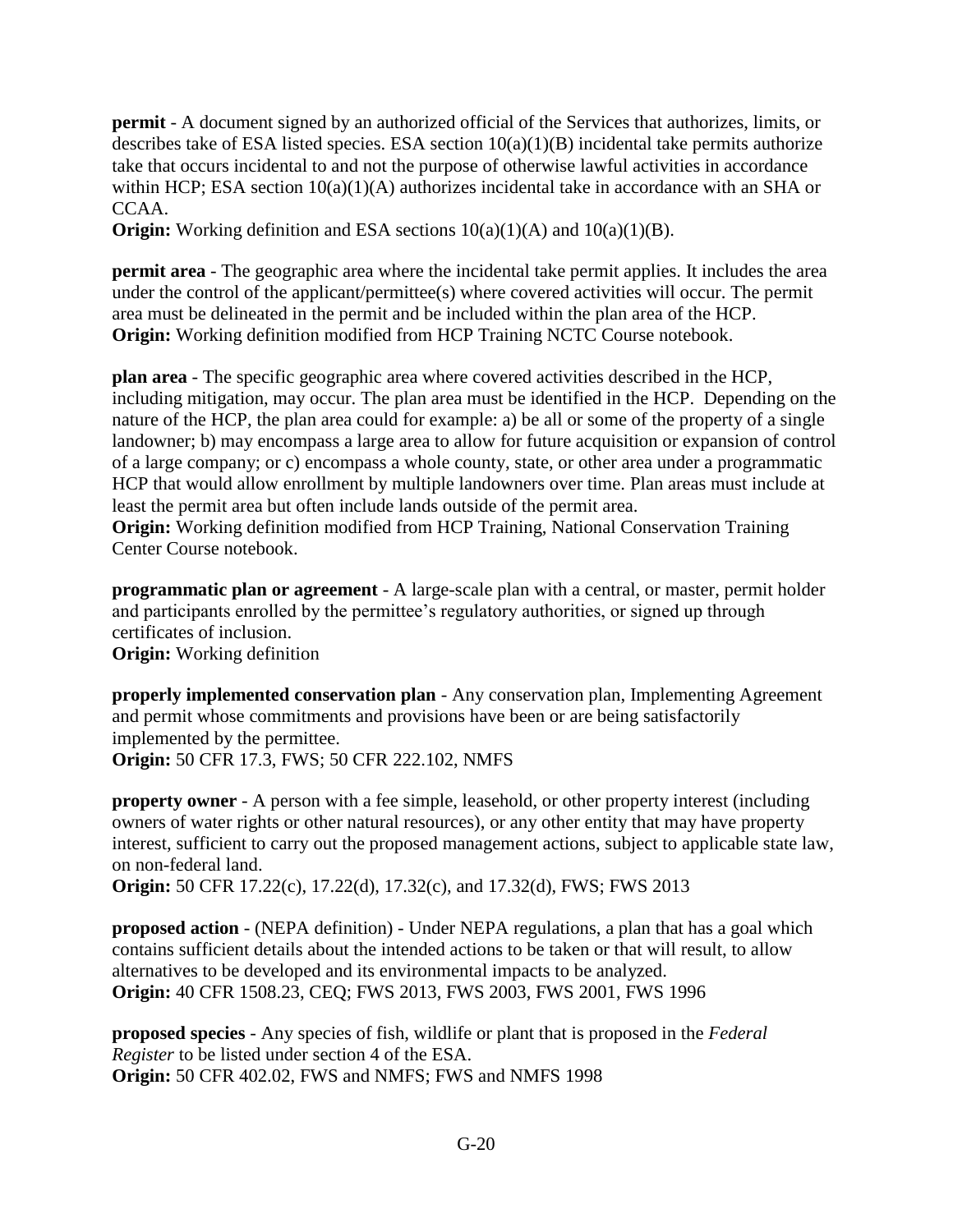**qualified applicant** - For FWS, a qualified applicant is one that has the legal authority to execute their proposed project on the lands that are proposed for coverage under an HCP and sufficient legal control to implement the HCP, such as ownership of property in fee simple, a lease agreement that grants authority for the proposed project, or similar type of legal authority to conduct the proposed activities. For NMFS, a qualified applicant is so determined by the Administrator.

**Origin:** 50 CFR 17.22(b)(2)(F), FWS; 50 CFR 17.32(b)(2)(F), FWS; 50 CFR 222.303(e)(1)(v), NMFS

**ROD (Record of Decision)** - The ROD is the final step for agencies in the EIS process. The ROD is a document that states what the decision is; identifies the alternatives considered, including the environmentally preferred alternative; and discusses mitigation plans, including any enforcement and monitoring commitments.

**Origin:** Working definition

**Additional information:** 40 CFR 1505.2 and 1505.3; A Citizen's Guide to NEPA, Having Your Voice Heard, Council on Environmental Quality, 2007, 49 p.

**recovery** - Improvement in the status of listed species to the point at which listing is no longer appropriate under the criteria set out in section  $4(a)(1)$  of the Act. **Origin:** 50 CFR 402.02, FWS and NMFS

**recovery unit** - Management subsets of the listed species that are created to establish recovery goals or carrying out management actions essential to the conservation of the species. To lessen confusion in the context of section 7 and other ESA activities, a subset of an animal or plant species that needs to be identified for recovery management purposes will be called a "recovery unit" instead of a "population." May help in delineating permit and planning areas. **Origin:** FWS 2011; NMFS 2010

**requested take** - The amount or extent of take requested by the applicant in a permit application and conservation plan. **Origin:** Working definition

**resource** - The habitats, circumstances, and other physical or biological features or conditions required by a species for breeding, feeding and/or sheltering (reproduction, nutrition, habitat for plants). Examples include: grassland, forest, natural ambient light, habitat structure, ability to roost undisturbed, host species, prey species, pollinators, aspect of slope, etc. **Origin:** FWS 2015

**safe harbor agreement (SHA)** - A voluntary agreement (under section  $10(A)(1)(a)$  involving private or other non-Federal property owners whose actions contribute to the recovery of species listed as threatened or endangered under the ESA. The agreement is between cooperating non-Federal property owners and the U.S. Fish and Wildlife Service or the National Oceanic and Atmospheric Administration.

**Origin:** Working definition

**Additional information:** See *Federal Register*, June 17, 1999, Vol. 64, No. 116, (pp. 32771 – 32726) for Safe Harbor policy.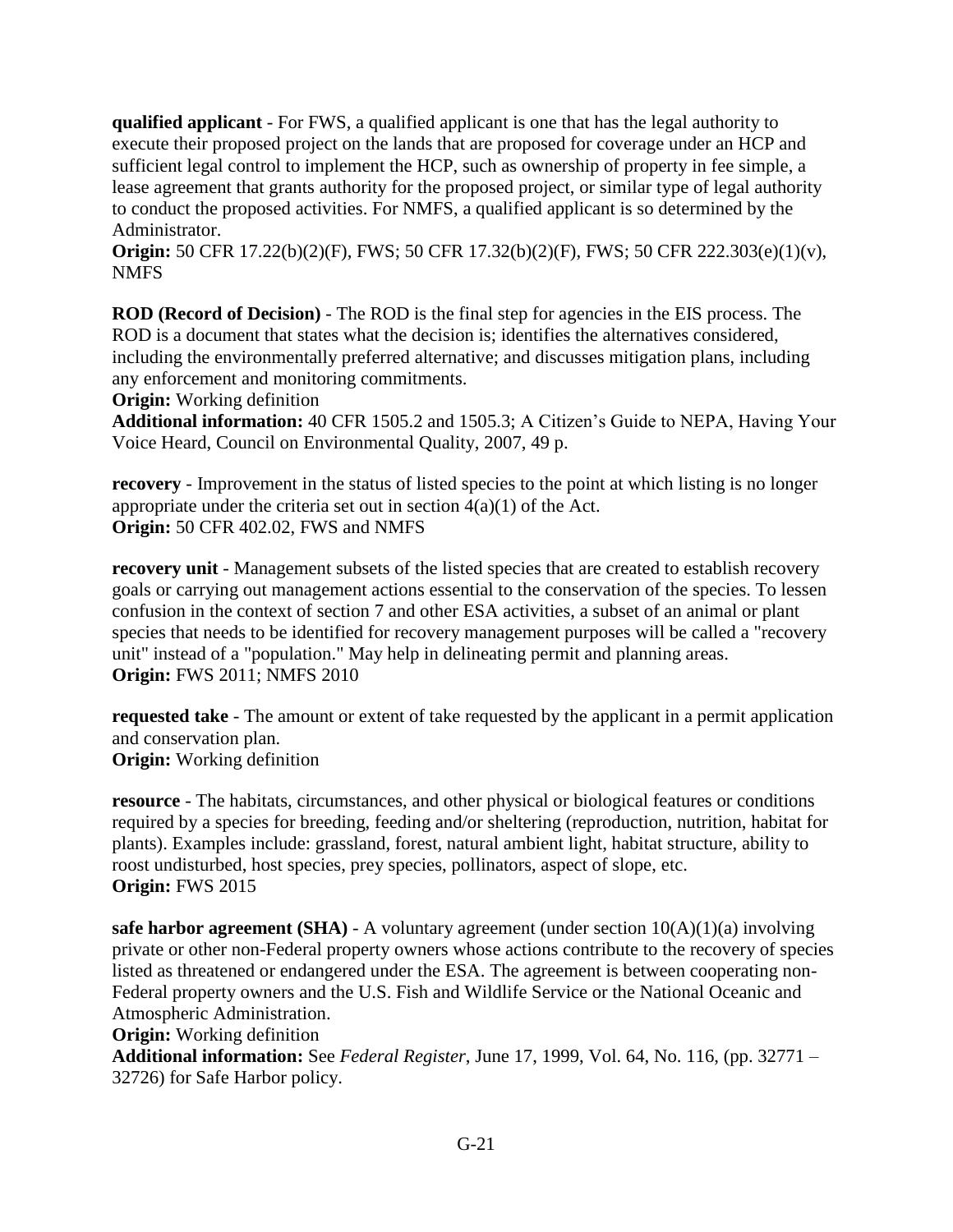**safe harbor assurances** - Assurances provided by the Services to a non-Federal property owner in the Agreement and authorized in the enhancement of survival permit for covered species. These assurances allow the property owner to alter or modify enrolled property, even if such alteration or modification results in the incidental take of a listed species to such an extent that it returned the species back to the originally agreed upon baseline conditions. Such assurances may apply to whole parcels or portions of the owner's property as designated in the Agreement. These assurances depend on the property owner complying with obligations in the Agreement and in the enhancement of survival permit.

**Origin:** FWS 2013; 64 FR 1999

**Science Advisory Committees/Teams** - The purpose of the Science Advisory Committee is to make recommendations to the Applicant on what species should be considered in the HCP; help to determine the effects of the Covered Activities on the potential covered species; and assist in development of the minimization and mitigation package for the proposed HCP. Some advisory committees may be established to guide adaptive measures during permit implementation. The basis for any HCP planning effort is the scientific understanding behind the species and their habitats that are likely to be included in the HCP. The scientific advisory committee usually consists of recognized species experts from academia, State agencies, Federal agencies, and FWS. The Applicant should also be represented on the committee and the lead biologist working on the planning effort. The size of the Scientific Advisory Committee should be proportional to the number of potential covered species and complexity of the issues being addressed in the HCP. If there is potentially a large number of covered species, it may not be practical to have experts on all the species on the Science Advisory Committee. In this instance, it may be advisable to have representatives of the potential applicant, FWS, States, and other federal agencies comprise the committee, which then would coordinate with the species experts to make recommendations to the applicant.

**Origin:** FWS 2012

**section 4** - The section of the Endangered Species Act of 1973, as amended, outlining procedures and criteria for: (1) identifying and listing threatened and endangered species; (2) identifying, designating, and revising critical habitat; (3) developing and revising recovery plans; and (4) monitoring species removed from the list of threatened or endangered species [ESA §4]". **Origin:** Working definition and section 4, ESA

**section 4(d)** - That section of section 4 (of the ESA) that relates to protective regulations the Secretary deems necessary and advisable to provide for the conservation of such [threatened] species.

**Origin:** Working definition and section 4(d) of the ESA.

**section 6** - The section of the ESA that sets out the manner in which the Services cooperate with the individual states to conserve endangered or threatened species e.g. management agreements, cooperative agreements, allocation of funds, etc.

**Origin:** Working definition and section 6 of the ESA.

**section 7** - The section of the ESA outlining the mandate for Federal agencies to use their authorities to conserve listed species and habitat designated as critical (section 7(a)(1)); establish the requirement to conduct conferences on proposed species, allow applicants to initiate early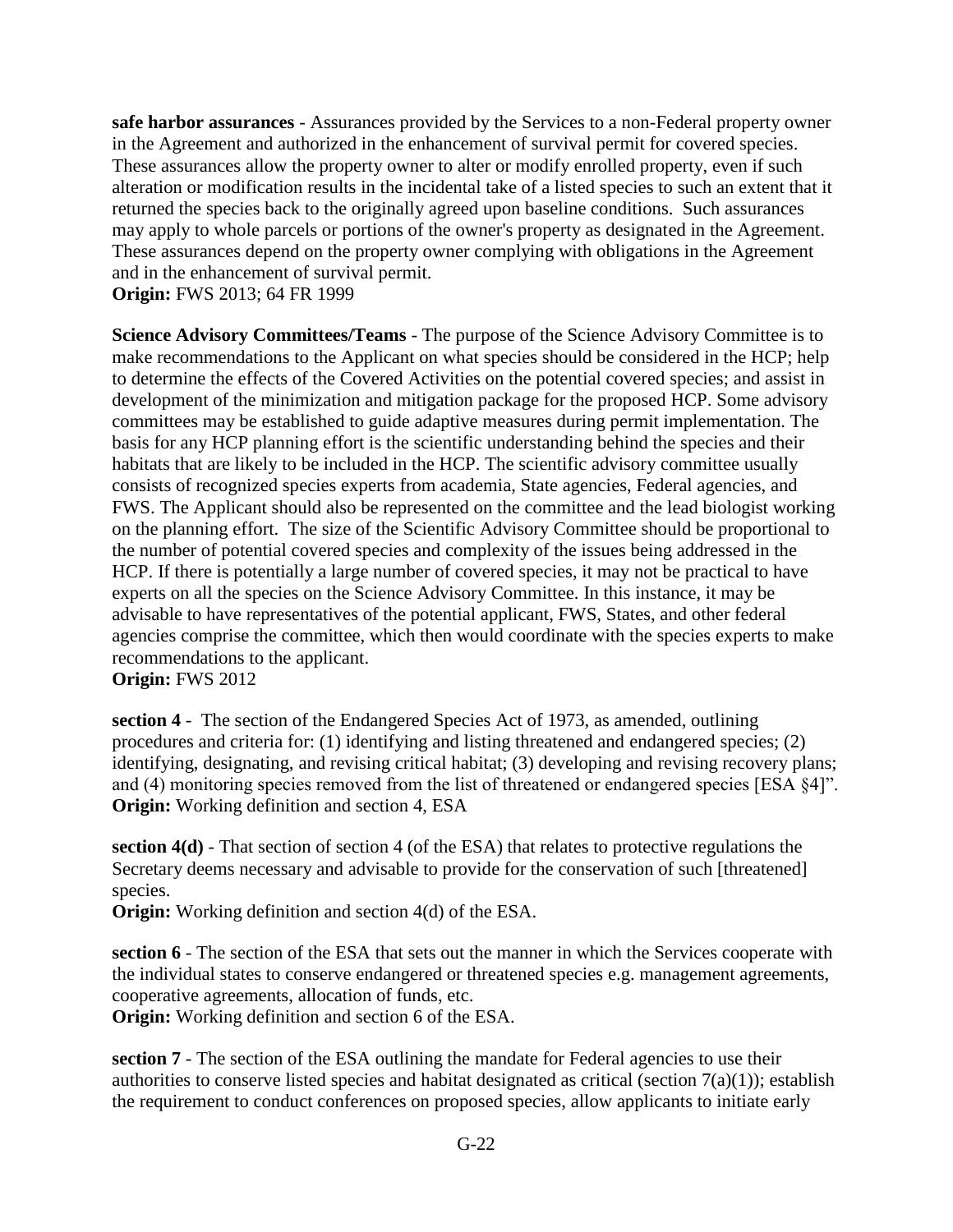consultation, require FWS and NMFS to prepare biological opinions, and issue incidental take statements (section  $7(a)(2)$ ). Section 7 also establishes procedures for seeking exemptions from the requirements of section  $7(a)(2)$  from the Endangered Species Committee. **Origin:** Working definition and section 7 of the ESA.

**section 9** - The section of the Endangered Species Act of 1973, as amended, that prohibits the taking of endangered species of fish and wildlife. Additional prohibitions include: (1) import or export of endangered species or products made from endangered species; (2) interstate or foreign commerce in listed species or their products; and (3) possession of unlawfully taken endangered species. ESA section 9.

**Origin:** Working definition and section 9 of the ESA.

**section 10** - The section of the ESA that provides exceptions to section 9 prohibitions. The exceptions relevant to HCPs are takings allowed by two kinds of permits issued by the Services: scientific take permits [section 10 (a)(1)(A)] and incidental take permits [section 10 (a)(1)(B)]. The Services can issue permits to take listed species for scientific purposes, or to enhance the propagation or survival of listed species. The Services can also issue permits to take listed species incidental to otherwise legal activity. ESA section 10. **Origin:** Working definition and section 10 of the ESA.

**section 10(a)(1)(A)** - That portion of section 10 of the ESA that allows for permits for the taking of threatened or endangered species for scientific purposes or for purposes of enhancement of propagation or survival.

**Origin:** ESA section  $10(a)(1)(A)$ ; FWS 2013, FWS 2003, FWS 2001, FWS 1996

**section 10(a)(1)(B)** - That portion of section 10 of the ESA that allows for permits for incidental taking of threatened or endangered species. **Origin:** ESA section 10(a)(1)(B); FWS 2013, FWS 2003, FWS 2001, FWS 1996

**Service(s)** - The U.S. Fish and Wildlife Service or the National Marine Fisheries Service (or both).

**Origin:** FWS and NMFS 1998

**set of findings** - Document prepared for the administrative record to memorialize a permit decision. Often executed as a recommended action by staff or middle management for concurrence by permit signatory at time of permit decision. It may incorporate NEPA functions, such as the finding of no significant impact or environmental action statement. **Origin:** FWS 1996, 50 CFR Parts 13 and 17, FWS, 50 CFR 222, NMFS

**species** – "…[I]ncludes any subspecies of fish or wildlife or plants, and any distinct population segment of any species of vertebrate fish or wildlife which interbreeds when mature." **Origin:** ESA, section 3

**species take avoidance measures (STAMs)** - Measures the Service has approved and the applicant agrees to undertake to avoid take of a listed, proposed, candidate, or other at-risk species within a permit area.

**Origin:** Great Plains Wind Energy HCP and NiSOurce HCP; began as industry term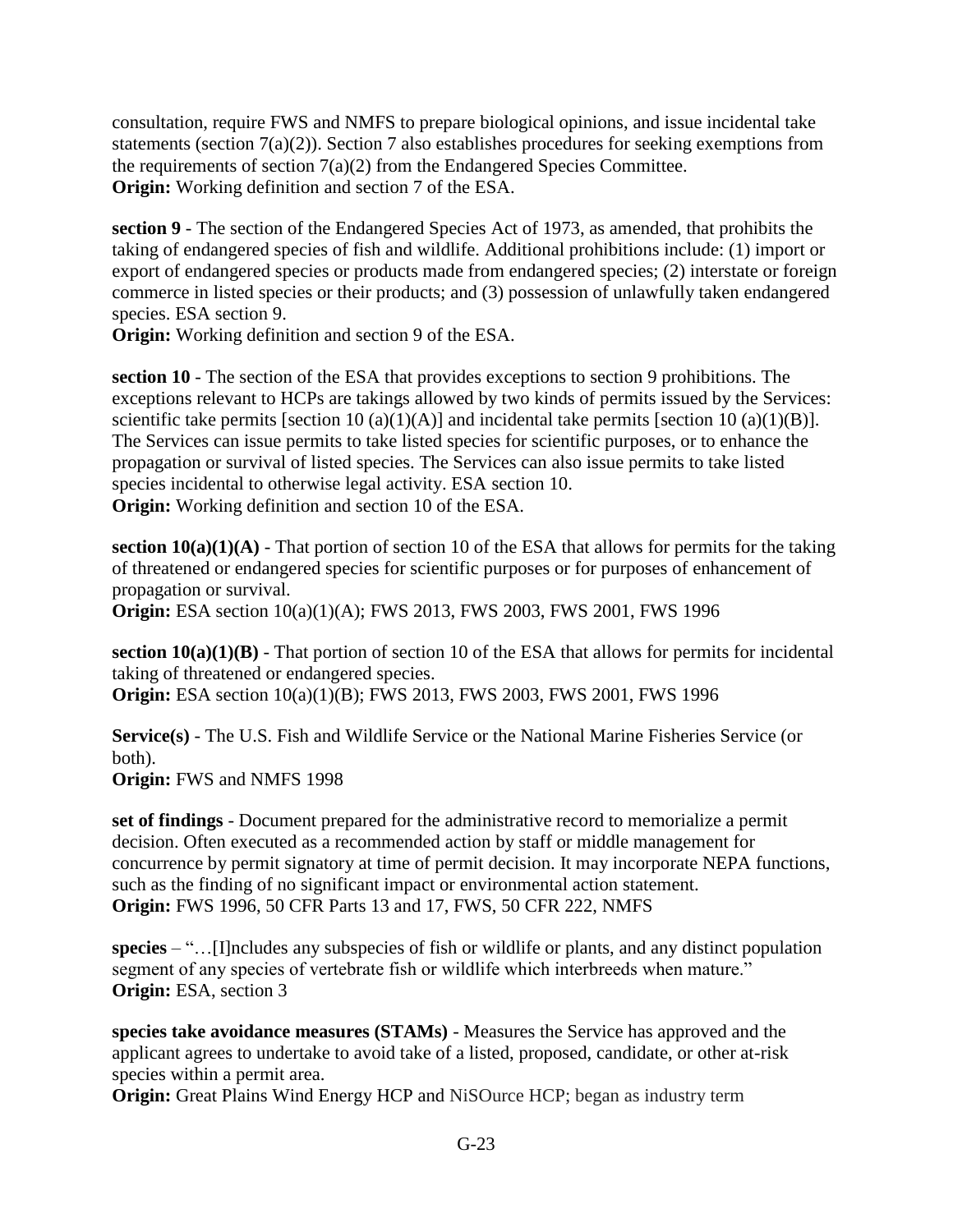**stakeholders** - Anyone with an interest or stake. Includes Federal, State, and local agencies, Tribes, non-governmental organizations, industries, other groups, or individuals with an interest in recovery, or who may be affected by recovery planning or implementation. **Origin:** FWS 2011

**stay ahead provisions** - The specifics are laid out in each HCP, but generally stay ahead provision require the conservation to be implemented before impacts can occur.

**steering committee** - Group or panel of individuals representing affected interests or stakeholders in a conservation planning program, the private sector, and the interested public, which may be formed by the applicant to guide development of the HCP, recommend appropriate development, land use, and mitigation strategies, and to communicate progress to their larger constituencies. FWS and NMFS representatives may participate to provide information on procedures, statutory requirements, and other technical information (but Service representatives should not request a recommendation to comply with the Federal Advisory Committee Act).

### **Origin:** FWS and NMFS 1996

**Surrogate** - Term originating from the FWS Section 7 Handbook describing an alternative way to express the level of take anticipated from an action when the take of individuals of the species is difficult to detect or enumerate.

**Origin:** Working definition

**Additional Information:** Handbook, p. 4-47 and 4-49. Practitioners should note that if a surrogate is used, the relationship between it and the listed species must be well established in the Biological Opinion before its use in the Incidental Take Statement.

**survival** - "…[F]or determination of jeopardy/adverse modification: the species' persistence as listed or as a recovery unit, beyond the conditions leading to its endangerment, with sufficient resilience to allow for the potential recovery from endangerment. This condition is characterized by a species with a sufficient population, represented by all necessary age classes, genetic heterogeneity, and number of sexually mature individuals producing viable offspring, which exists in an environment providing all requirements for completion of the species' entire life cycle, including reproduction, sustenance, and shelter.

### **Origin:** FWS and NMFS 1998, p. xviii

**Additional Information:** Mentioned several times in the ESA, but not defined there.

**take** - "…to harass, harm, pursue, hunt, shoot, wound, kill, trap, capture, or collect or attempt to engage in any such conduct."

### **Origin:** ESA section 3

**Additional information:** See also harass and harm. Plants are treated differently regarding take see ESA section 9.

**threats assessment** - A systematic identification, deconstruction and analysis of potential threats, including sources and their associated stressors. It results in a well-documented population by population assessment of the scope and severity and the related imminence of each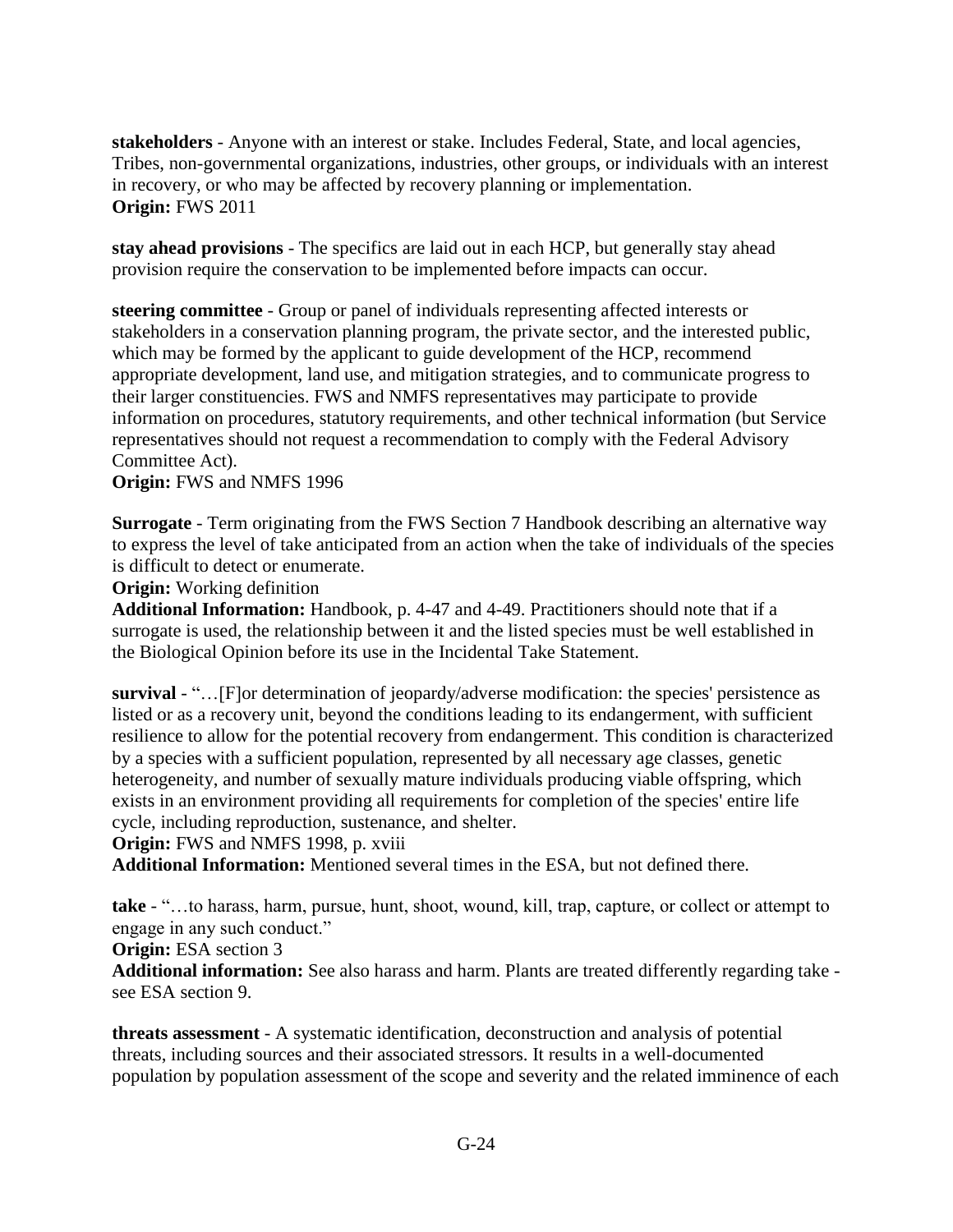potential threat. A threats assessment can be organized by the five factors in section  $4(a)(1)$ . Sometimes called a threats analysis. **Origin:** FWS 2011

**threatened species** - Any species that is likely to become an endangered species within the foreseeable future throughout all or a significant portion of its range. **Origin:** ESA section 3(20); 50 CFR 424.10(m), FWS and NMFS

**unforeseen circumstances** - Means changes in circumstances affecting a species or geographic area covered by a conservation plan or agreement that could not reasonably have been anticipated by plan or agreement developers and the Service at the time of the conservation plan's or agreement's negotiation and development, and that result in a substantial and adverse change in the status of the covered species.

**Origin:** 50 CFR 17.3, FWS; 50 CFR 222.103, NMFS

**viability** - The ability of a species to persist over the long term, and conversely, to avoid extinction over some time period. So we can think of a viable species as having a high degree of redundancy (multiple, strategically situated populations), resilience (self-sustaining populations), and representation (ability to adapt and evolve). **Origin:** FWS 2013b

\_\_\_\_\_\_\_\_\_\_\_\_\_\_\_\_\_\_\_\_\_\_\_\_\_\_\_\_\_\_\_\_\_\_\_\_\_\_\_\_\_\_\_\_\_\_\_\_\_\_\_\_\_\_\_\_\_\_\_\_\_\_\_\_\_\_\_\_\_\_\_\_\_\_\_\_\_\_

# **References:**

ESA Sec 3. Endangered Species Act Section 3. Definitions. Available a[t](http://www.nmfs.noaa.gov/pr/laws/esa/text.htm#section3) <http://www.nmfs.noaa.gov/pr/laws/esa/text.htm#section3> Accessed 11/26/12**.**

Cole, P. 2013. Personal communication. E-mail sent 1.29.13 Definitions developed by handbook team, HCP class revision team, and IPaC team for Chapter 8 of the revised handbook.

Cox, Dan. 2012. Pers Comm. during National HCP Coordination Conference call. See notes from December 5, 2012.

FWS 1996. HCP Handbook, Chapter 8 Definitions.

FWS 2003. Draft CCAA Handbook, April 2003, Appendix 2 List of Definitions.

FWS 2004. Writing Refuge Management Goals and Objectives: a Handbook. January 2004.

FWS 2005. Endangered Species Glossary, Revised April 2005. Available at: ESA Document Librar[y](http://www.fws.gov/endangered/esa-library/index.html%20accessed%204/11/13) [http://www.fws.gov/endangered/esa-library/index.html accessed 4/11/13.](http://www.fws.gov/endangered/esa-library/index.html%20accessed%204/11/13)

FWS 2007. Compiling a decision file and an administrative record. 282 FW 5. Available at <http://www.fws.gov/policy/282fw5.html> Accessed 10/14/15.

FWS 2011. Recovery Planning Guidance Glossary – DRAFT 09/26/11 (from Tara Nicolaysen)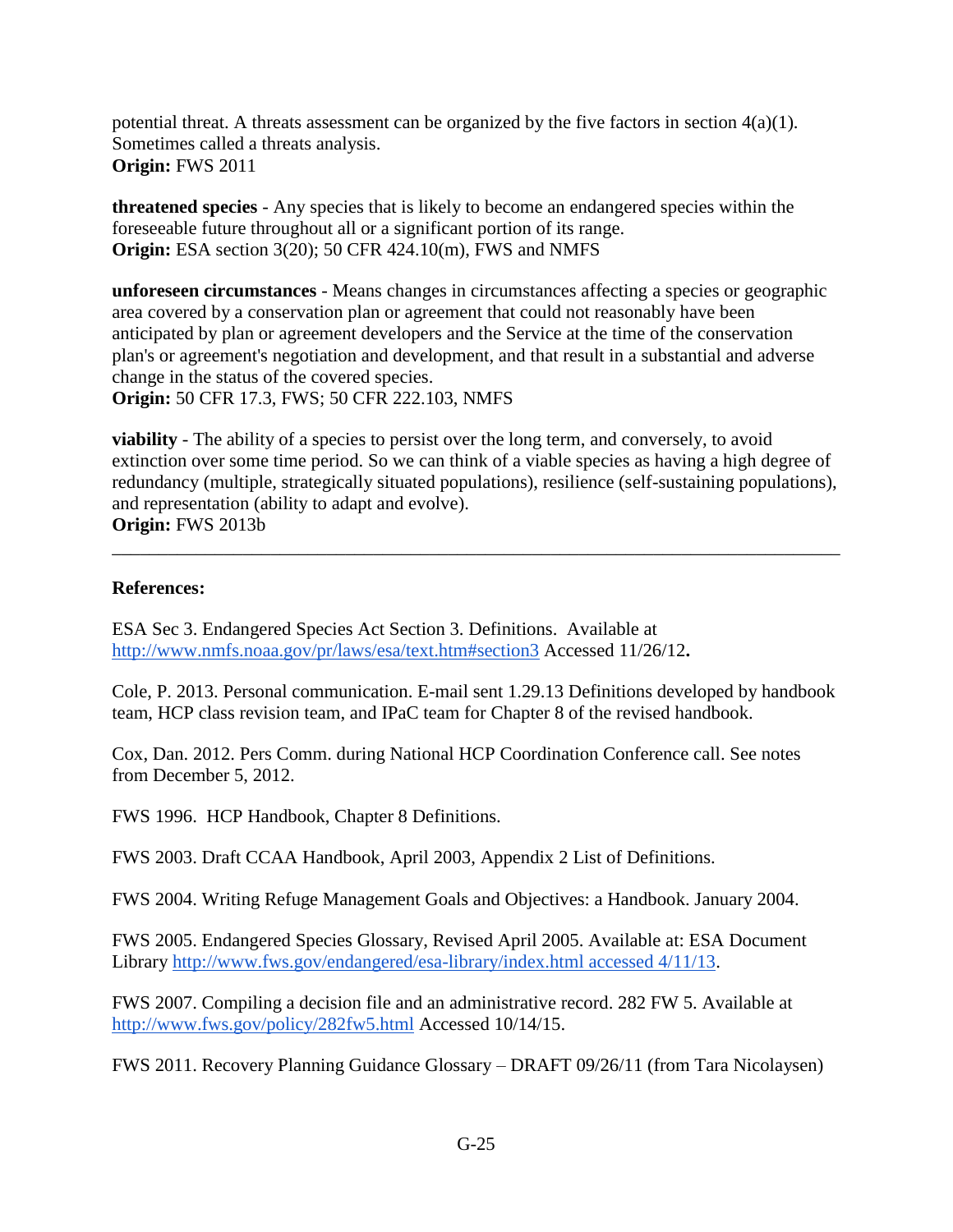FWS 2011b Habitat Conservation Planning for Endangered Species, Course notebook PowerPoint notes pages, NCTC December 2011.

FWS 2012a Draft Revised HCP Handbook accessed on FWS SharePoint 1.28.13.

FWS 2012b. Plans and Agreements Data Definitions *in* Environmental Conservation Online System (ECOS) Conservation Plans and Agreements Databas[e](https://ecos.fws.gov/conserv_plans/jsp/datadefs.jsp) [https://ecos.fws.gov/conserv\\_plans/jsp/datadefs.jsp](https://ecos.fws.gov/conserv_plans/jsp/datadefs.jsp) Accessed December 12, 2012.

FWS 2013. Draft SHA Handbook, Appendix 13 Definitions version 2/11/13. (obtained from Karen Anderson)

FWS 2015. Version 3.3. Species Status Assessment Framework.

FWS and NMFS 1998. Endangered Species Consultation (section 7) Handbook, Final March 1998

FWS 1997. Writing Refuge Management Goals and Objectives: A Handbook. [http://www.fws.gov/refuges/policiesandbudget/pdfs/writingrefugegoals\\_022504.pdf](http://www.fws.gov/refuges/policiesandbudget/pdfs/writingrefugegoals_022504.pdf) Accessed on 10/14/15.

FWS and NMFS 2000. Availability of a Final Addendum to the Handbook for Habitat Conservation Planning and Incidental Take Permitting Process (also known as 5-Point Policy) *in Federal Register* Volume 65, No. 106, June 1, 2000 pgs 35242-35257.

National Conservation Training Center, HCP Course notebook.

NMFS 2015. West Coast Region Conservation Banking Guidance. Available at [http://home.nmfs.noaa.gov/organization/regions/west\\_coast/2\\_cross\\_div\\_coord/3\\_consrve\\_bank/](http://home.nmfs.noaa.gov/organization/regions/west_coast/2_cross_div_coord/3_consrve_bank/conserv_bank_doc/8.2015_wcr_consevation_banking_guidance.pdf) [conserv\\_bank\\_doc/8.2015\\_wcr\\_consevation\\_banking\\_guidance.pdf](http://home.nmfs.noaa.gov/organization/regions/west_coast/2_cross_div_coord/3_consrve_bank/conserv_bank_doc/8.2015_wcr_consevation_banking_guidance.pdf) Accessed 10/14/15.

NMFS 2010. Interim Endangered and Threatened Species Recovery Planning Guidance. Available at<http://www.nmfs.noaa.gov/pr/pdfs/recovery/guidance.pdf> Accessed 10/15/15.

NOAA 2012. National Oceanic and Atmospheric Administration Guidelines for Compiling an Agency Administrative Record. Available at [http://www.gc.noaa.gov/documents/2012/AR\\_Guidelines\\_122112-Final.pdf](http://www.gc.noaa.gov/documents/2012/AR_Guidelines_122112-Final.pdf) Accessed 10/14/15.

40 CFR 1508. Code of Federal Regulations Title 40 Protection of Environment, Part 1508 Terminology and Index. Available at <http://www.ecfr.gov/>

50 CFR 13. Code of Federal Regulations Title 50 Wildlife and Fisheries, Chapter I FWS, Part 13 General Permit Procedures Available at <http://www.ecfr.gov/>

50 CFR 17.3. Code of Federal Regulations Title 50 Wildlife and Fisheries, Chapter I FWS, Part 17 Endangered and Threatened Wildlife and Plants, 17.3 Definitions. Available a[t](http://www.ecfr.gov/) <http://www.ecfr.gov/>